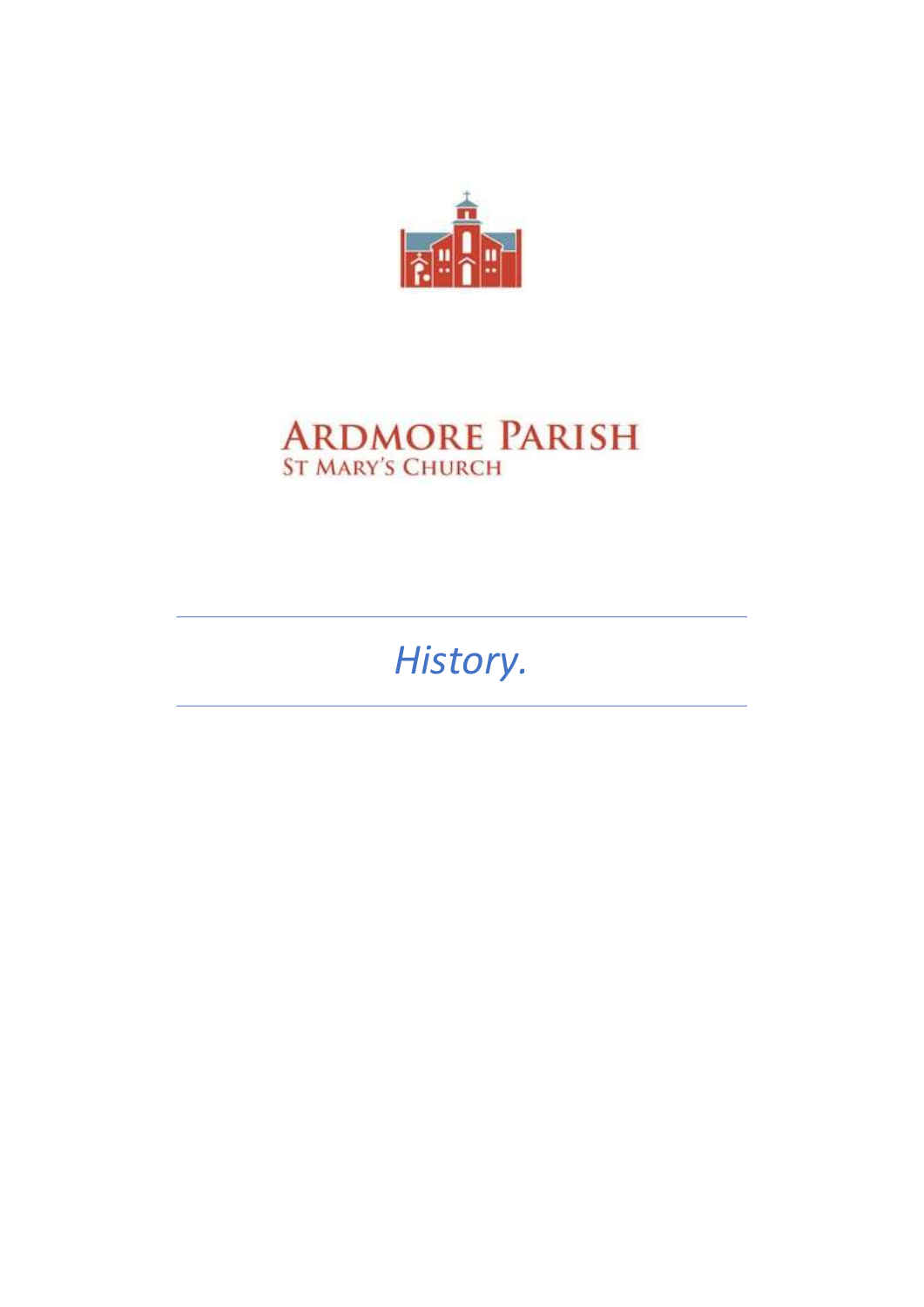Ardmore Parish lies south of the Parish of Waterside (Glendermott) and on the northern side of the Claudy Parish. It is on the Eastern side of Dunamanagh Parish and on the western side of Faughanvale Parish.

At the Waterside Parish end, its parish boundaries ends at today's Crescent link, across its main arterial road is the Waterside. The Rossdowney Rd divides it from the Strathfoyle Parish . The Belt Rd divide is also the boundary between the Waterside Parish and Ardmore. The Belt Road going west becomes the Trench Rd and about a mile before that road meets with the New Buildings to Dunamanagh at the townland of Desertowen brings you into the Waterside Parish area. From there, the Parish boundary then runs south in the Direction of the Curryfree Rd toward Slieve Kirk mountain which borders the Parish from Dunamanagh Parish and also Claudy Parish. The Ardmore Parish on the Eastern side of Slieve Kirk mountain range borders the Claudy Parish and has its limit at Goshaden, where Ardground Rd brings you into the Claudy Parish. Across the Eastern side of the Faughan River, the Ardmore Parish extends beyond the main Glenshane Rd for approximately a half mile from the Burntollet bridge area till Drumahoe beyond the Fincairn cottages where thereafter the Faughan river is the boundary till the Rossdowney Rd at Ardlough Rd.

Our townlands include Carn, Lisneal, Ardlough, Ardnabrocky, Altnagelvin, parts of the following three townlands of Lisaghmore, Cromkill and Clondermot. The townlands of Drumahoe, Tullyally, Gortgranagh, Currynieran, Ballyshaskey, Ardmore, Glenkeen.

Lisglass, Carnafarn, Creevedonnell, Curryfree, Lisdillon, Ardkill, Knockbrack, Goshaden, Tamnymore, Strathall, Crossballycormick, Fawney, Lismacarol, Gortica, Manach and Fincarn,

The earliest reference in literature to the Faughan Valley where Ardmore Parish is concerned occurs in the work of Tirechan, an Irish Scholar who worked between 664 and 700AD.

He tells how Patrick travelled from Inishowen to 'the plain of Dul Ochenai' (The Faughan) and 'built seven Churches there', namely the foundations some of which are in the Ardmore Parish and others lie in neighbouring Parishes. In Ardmore, Domhnach, Dari and Domhnach Dola foundations have associations with Ardkill and Crumkill areas respectively, though there is no absolute certainty of exact locations.

## Below is text from Olly McGilloway Book of 1986 'Along the Faughan Side'.

## Following texts in book written by Fr John R Walsh PP Buncrana.

#### 'Ecclesiastical Settlements' P74ff.

'The earliest reference in literature to the Faughan Valley occurs in the work of Tirechan, an Irish Scholar who worked between 664 and 700AD.

He tells how Patrick travelled from Inishowen to 'the plain of Dul Ochenai' (The Faughan) and 'built seven Churches there'. Three centuries later the author of the Tripartite Life recorded the names of the seven Patrician foundations 'at the river Fochaine'. Domnach Dola, Domnach Senliss, Domnach Dari, Domnach Senshue, Domnach Min –Cluane, Domnach Cati and Both Domnach. The word 'Domnach' derives from the latin 'dominicus' ('pertaining to the Lord') and seems to refer specifically to churches established by Patrick. There is, then, a long tradition, going back indeed to the seventh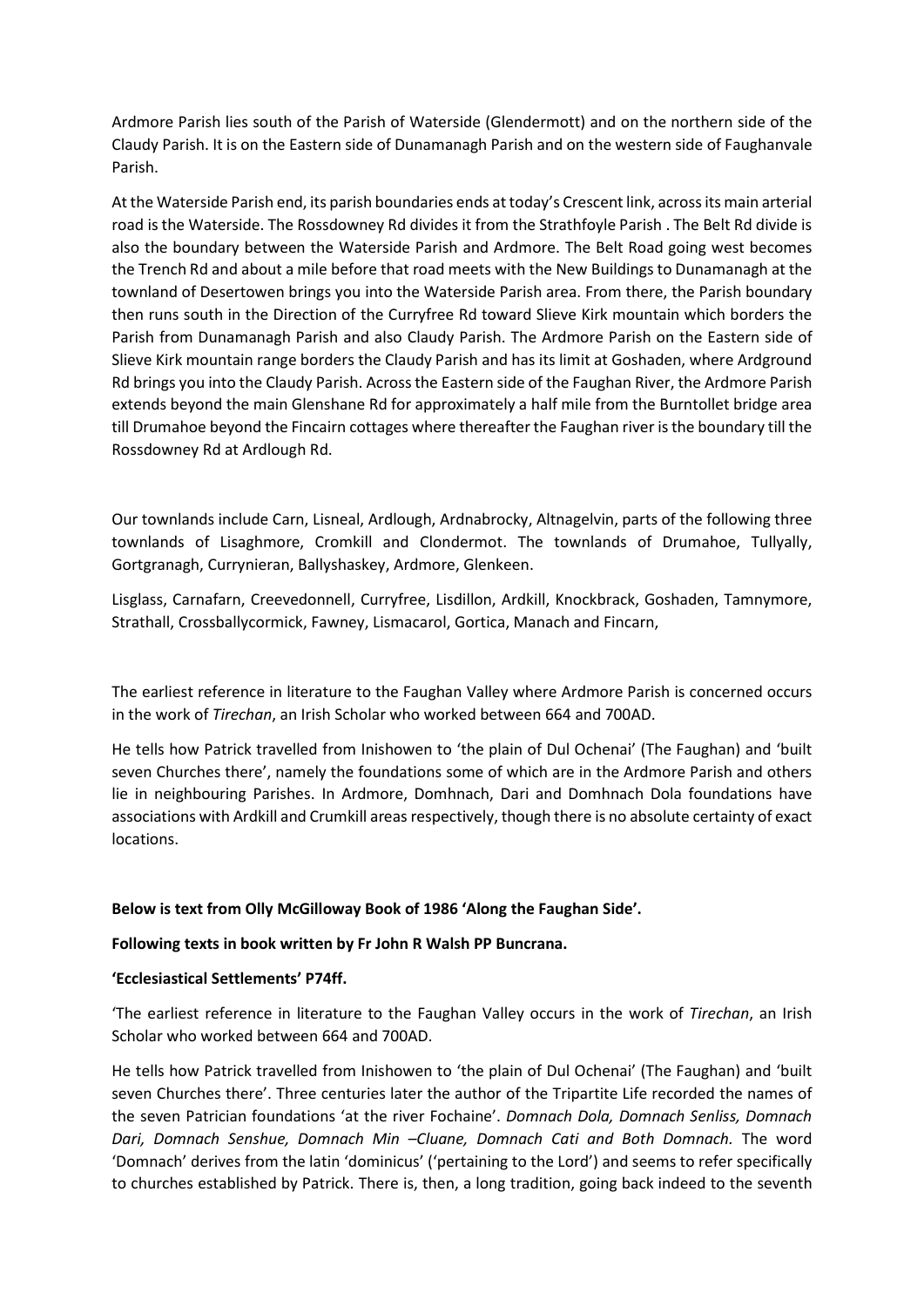century, that Patrick founded seven churches in the Faughan Valley. It must be stressed, however, that since Badoney (Cranagh in the Glenelly Valley) is obviously one of these establishments, earlier writers did not confine themselves as rigidly as we have done to within a few miles of the actual river. Apart from Badoney and Clooney (Domnach Min – Cluane) it is impossible to be certain about the identity of the other five Patrican foundations. Is Domnach Dari what is now called Ardmore where there once was an oakwood? Is Domnach Dola what is now the parish of Clondermott as south Derry historian Seamus O Ceallaigh suggests or is it Templemoyle as has been recently speculated? Could Domnach Senliss now be knowns as Lettershandoney? Is Domnach Cati the modern Kilcattan and does that townland bear the name of Catus, one of Patrick's retinue, or is it Donaghedy in and around Donemana as suggested by Rev Ciaran Devlin? Though Seamus O Ceallaigh suggests the Dunamanagh site as site of one of St Columbanus's of Bangor's disciples, with the name Caoidhe. In regards the area once known as Domnach Senchue? We can ask the questions but regrettably cannot provide the answers.

## Above taken from;

# 'People of the Faughan Valley' as below by Fr Kieran Devlin is another Chapter in Olly McGilloway's Book, 'Along the Faughan Side 1986.

'No satisfactory identification of all seven churches has been made. Some are clear like Both Domhnach (Badoney in Glenelly) and Domhnach Caati (Donaghedy at Donemana). Domhnach Dari has been placed at Ardmore where there was an oak wood, and Domhnach Senliss at Lettershandoney. Domhnach Dula is probably near lough foyle, possibly at Templemoyle at Brian Lacey suggests.

The Annals of the four masters picture St Patrick travelling with his household of twenty four, made up of his bishop, priest, judge, psalmist, chamberlain, bell ringer, waiters, charioteer, cowherd, smiths, embroidresses, etc. The names of three of this household are associated with churches in this area. Aithgen (his cook) was the patron saint of Badoney. Bescna – described as 'Cruimhthear' (the form Presbyter took in Irish), who was a priest – was his chaplain and was patron of Domhnach Dula. Another cruimhthear, Mescan, was his friend and brewer and became patron of a church near the the Faughan called Domhnach Mescain. This Church has never been identified but possibly the Meskan Stone in the townland of Gortnaran (near Claudy) casts some light on the matter'.

## (Fr Mc Keefrys Annals as follows )

## Early Years.

Ardmore was originally, part of the larger Glendermott Parish that in a bygone era included Claudy, Faughanvale, Strathfoyle, and Waterside.

Concentrating on the present parish of Ardmore – Tradition has it that the earliest mention of Christianity in this area was when, St Patrick along with his disciple St Brecan preached along the banks of the Faughan river that flows through the parish on his way to founding a Monastery at Clooney (Remains in St Columb's Pk, Waterside)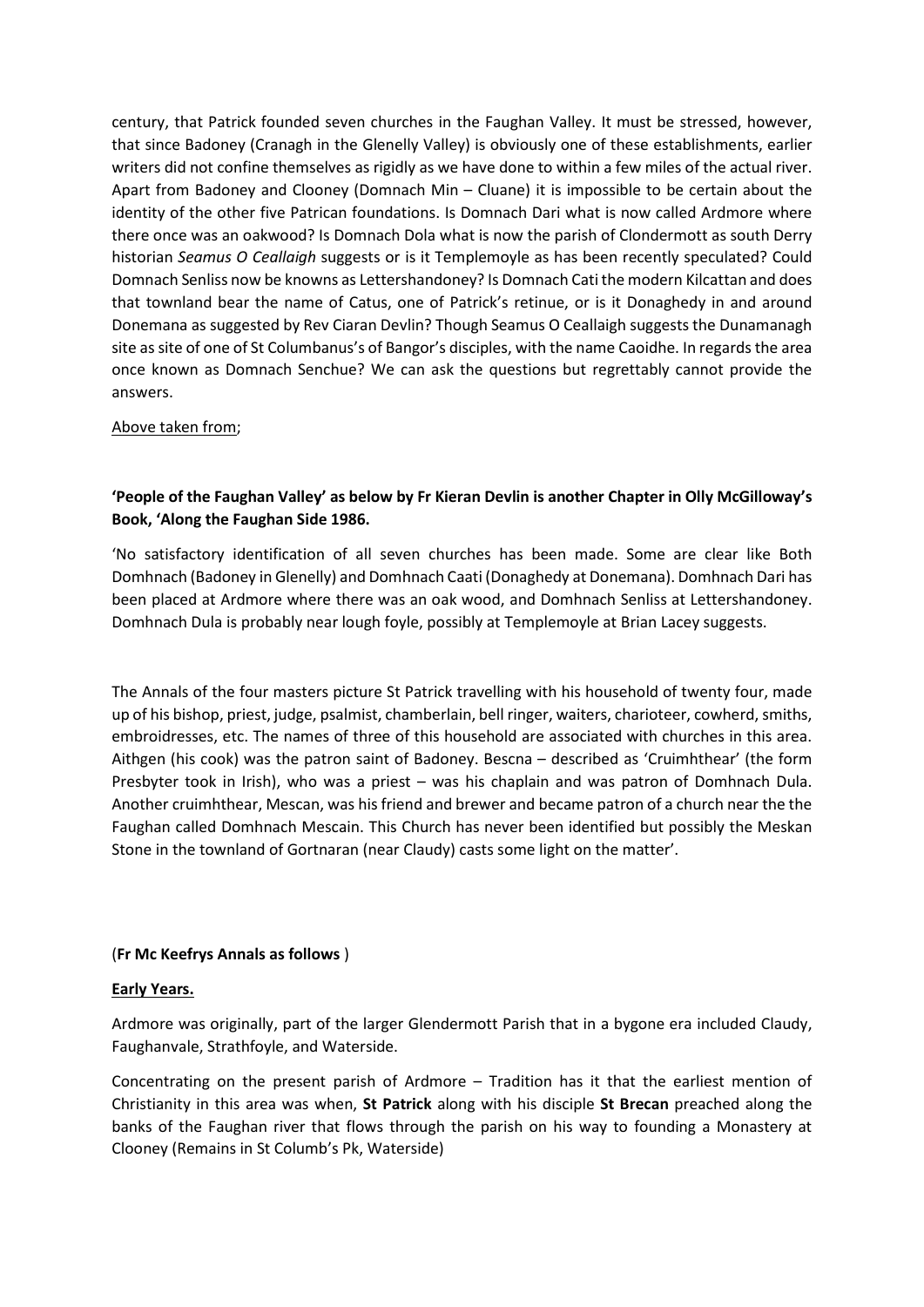A few centuries later there came into being a monastic settlement at Ardkill meaning 'High Church' in the townland of Glenkeen, near Goshaden. It was built in 987. Nearby is a narrow stretch of road leading to it known at 'The Togher' (Pilgrims Way). '

A Monastery, Church and Graveyard was here. There was a hospital here,(Going by a rough drawing made by Fr McKeefrey a burial ground was in an old circular fort area that was probable a site of an old round tower,(as written by Fr McKeefrey) its position being on the East side of sharp bend near the bottom of the Ardkill rd approx 20ft – 40ft from corner. Behind circular fort on upward side of bend was a church,

( small) 30ft approx behind and above the circular fort and again 30ft above and behind it was a monastery, which he drew as rectangular, perpendicular to the road on upward side of bend (as seen from FrMcKeefrey's drawing NF). Patients were brought from Derry to be nursed at the Monastery. Was this Monastery an annex of St John ' the Cross', Or is it a Church established by St Patrick? Fr McKeefrey asks.

In the Cross district at Fawney a Father Kearney taught school latin in an old Thatched school near the present Mr Quigley's House. When Kearney's time was up, David Quigley bought the house from Bob Smith. Catholic's used the street of Donaghy's field for Mass and also near Brackfield in Mr Brolly's place.

The Cross stood beside the present shop of Mr Smith (Inn at the Cross). The monks wearing 'Cloaks and Hood's' had devotions twice a day in a long white washed cottage right behind this present house. Bella Canning who died 30 years ago (1878) aged 84 told my (Fr McKeefrey) informant Mr Quigley.

There is a Tradition here not very prevalent however that 400 monks were put to death between Brackfield Br(Burntollet Br) and the Bridge at the Cross. A book is in possession of Terence O Neill a Carrickmore teacher said the Church of St John was in the Blackditchfield about the 3rd tree about 12 perches from the road. It ran near the old main road for about 22ft and along the ditch 38ft and then 22ft at base and 38ft again to the old main road. My informant's mother' grandmother used to tell that there were 2 houses here It was on the old road on the Claudy side of the present (Inn at the Cross) (Going by sketch 150 –200+yds on Claudy side of Inn on same side of old road). and the monks used to have prayer on Sundays in the open air. 2 Candlesticks and gold were found in an orchard on the other side of the road by a Catholic servant named Ferry.

# (End of Fr McKeefry article).

(Written below is found in the Royal Society of Antiquaries of Ireland written July 28th 1902 and in P284 is the following in brackets –'The 'Donach-Dara was at the present 'Oaks' in the Ardmore District of the same parish; and here also was a monastery and a church, the ruins of which were still visible in the last century. This church was dedicated to St John, according to the testimony of very old men who, when young, heard their grandfathers talk of St John's Church. It is probable that this Church of St John, of which there is no mention in any of the Irish Annal or local Histories, may have been occupied by the Knights Hospitallers of St John, who followed the rule of St Augustine. Local tradition speaks of the slaughter of a large number of monks here, whether by the Danes or the English is not definitely known.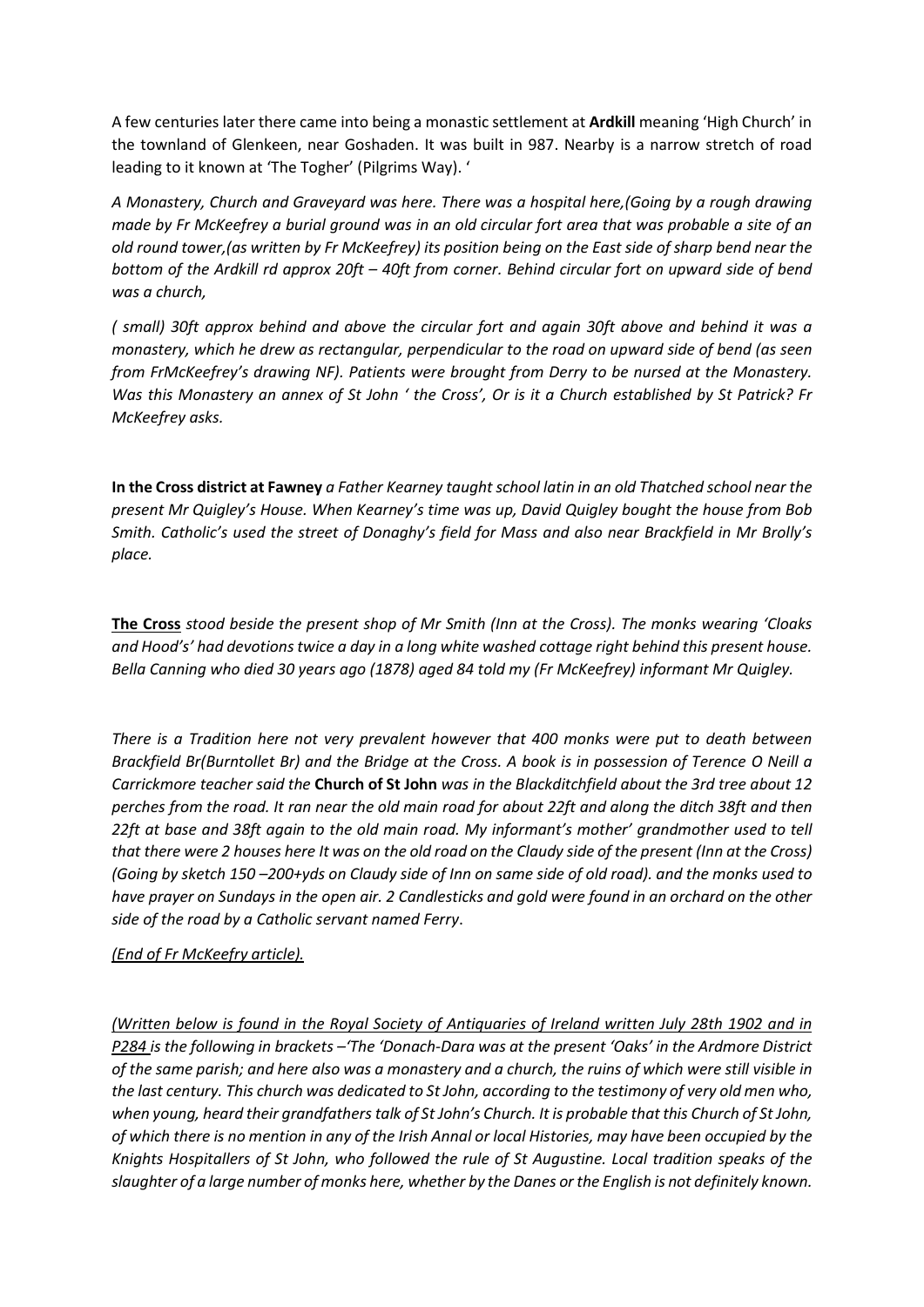The office houses attached to Mr Quigley's residence were built on the convent school. The graveyard lies principally to the left of the public road (in 1902) going to Claudy. The ancient name of the townland was Cross-Bally-Cormac, now it is called 'The Cross'. In the First Glendermott Presbyterian Church there have been preserved from time immemorial, some old tankards and cups. One of these tankards which I obtained through the courtesy of Mr Adair, has been photographed by Mr Coghlan of Derry. It stands 7 and half inches width at top is four and half inches and width at bottom five and three quarter inches. It has on it the inscription I.H.S. surmounted by small maltese cross and beneath three small pennants – the usual device of the Knights of Malta. These tankards have always been regarded as belonging to a monastery in the parish.(The tankard exhibited at a meeting on the 28th July 1902 is of pewter. There are no town marks, or maker stamps upon the cover side or bottom of the tankard, which would have afforded of a sure test of the precise date at which it was made. The theory of a wide loop for the mailed hand can hardly be sustained.

Tankards were common at the time of Charles 1st and 2nd down to the reign of George 3rd. And were used as flagons in Communion plate.

Mr Robert Day P.S.A. to whom I sent a copy of the photo, informs me that in the absence of marks he would fix the date at circa 1690 – 1710. He mentions that at present in the Cork Exhibition about ten such flagons all dating from the end of the 17th C. to 1750.

These Tankards were in the possession of Rev Mr Will the First Presbyterian Clergyman in the parish who was ordained in 1654. The handle is very large and obviously out of proportion. This is explained by the tankard being intended for use in the refectory of the monastery and so shaped to be easily raised by the mailed hand. These tankards belonged in all probability to the monastery of St John, at the 'Cross' and not to 'Enagh' as some writers assert. Enagh was a Franciscan House. (End of Royal Society Antiquarian).

# (Written below is written in Fr McKeefrey's Annals).

Another Monastery was in the site of Mr Stevenson's House, at 'Drumnahae'(spelling as in Fr McKeefrey's annals of old place names that had almost disappeared in 1903.) Mr Stevenson was a county Councillor (Fort ……at Milltown, now lodges young people in care. 'Knockefort' lies to the south side of 'Drumnahae' Road from Derry to Claudy past the Old Glendermott Church (C.o.I) on to Oleahaus Castle. House to Monastery and Church at Drumnahae. Four old Hawthorne Trees here were probably the sole remnants of the graveyard and south side of the Monastery is a forth called 'Knockauroe' An O Kane's (O Cahin) Castle stood on one of the Henderson farms.

'Killeninch' Name of field that lies to the east of the Monastery between public road and the river. (Latter details from Hy McCullagh Yr 1903, so writes Fr McKeefrey). (Jean McCourt in 2007 told me that Mr McCullagh lived in Ardkill Hse in 1903. The above italics from Fr Fr Keffrey's

## Written Below is credited as taken from source which follows

'St Columbkille had a foundation in the Parish, probably on the site of the old parish Church at Clondermott, as the glebe belonging to it gives its name to the townland Crumkill, a corruption of Columbkille. At the time of the Plantation there was an old church here which was taken over and rebuilt by the Goldsmiths Company and used for worship until 1770. The Ardmore territory was in the care of the monks at Clondermott. Possibly too there was another church at Disertowen, though this assumption rests on nothing more than the derivation of the place name. Bishop Eoghan or Eugene, the patron saint of the diocese, concerned himself mainly with the territory ruled by the Ui Fiachrach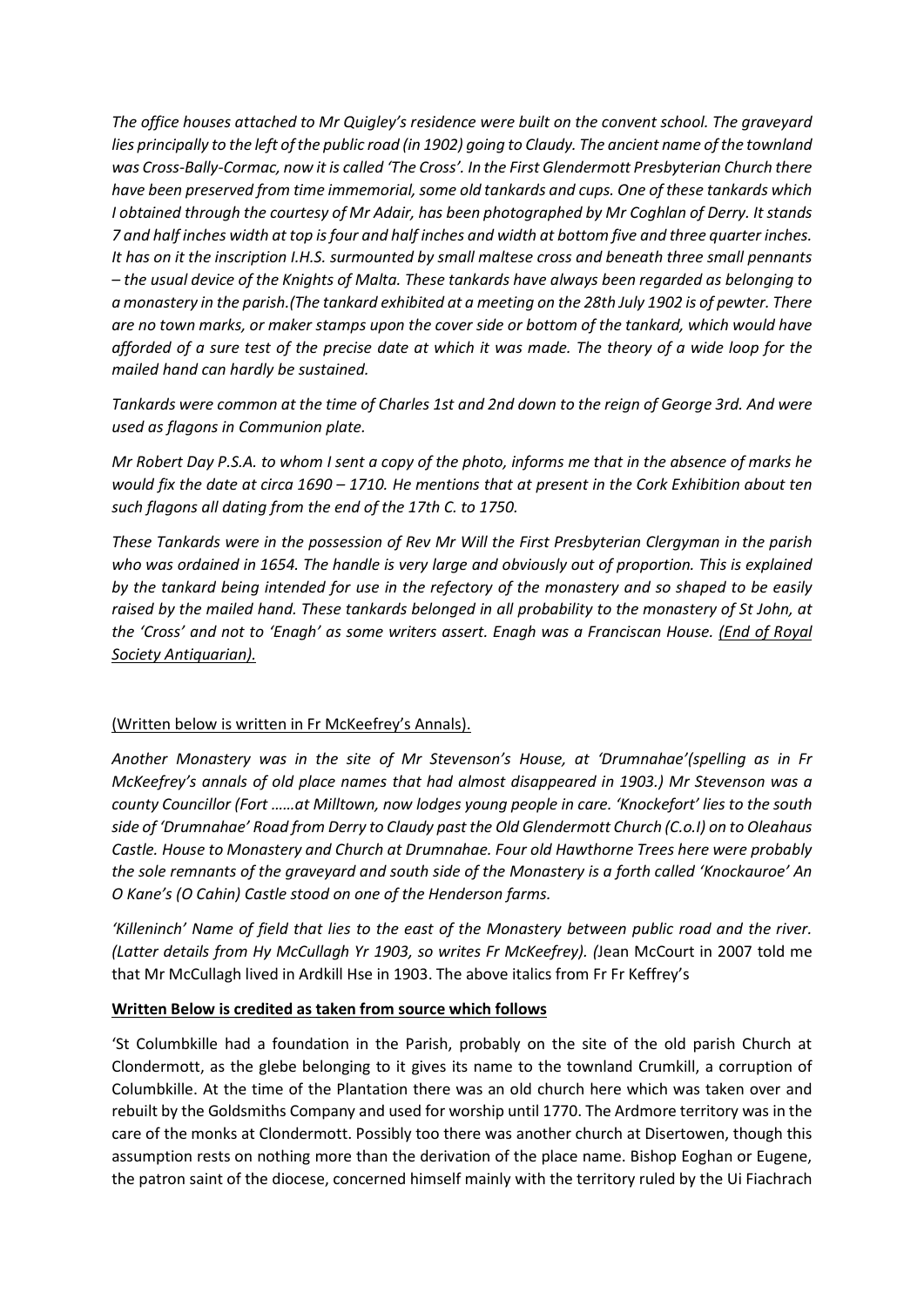of Ardstraw, and he is the patron of Langfield at Drumquin and also of Ceapach, but there is not much evidence to show that he worked in other parts of the Derry Diocese. It is significant, however, that in pre Plantation days, he was recognised as the patron of Cumber church and as there were many other saints who had worked there, Eugene would hardly have been singled out unless for some specific reason, probably because he had a monastery there. If that were so, it would lend weight to the theory that Disertown in Glendermott parish was the disert or hermitage associated with the monastery of Eugene in the neighbouring district. From so many doubts and suppositions one truth emerges clearly and admits of no hesitations, namely that Christianity was firmly established in the parish by the end of the sixth century.

Yet the Gospel of Christ with its message of peace did not for many long centuries quell the terrible tribal conflicts that took place around Derry, From Inishowen where the Cineal Eoghain had originally settled themselves there spread out many branches of the family seeking lands to establish themselves in. One of the strongest of these was the Clann Chonchobhair, who after hard fighting won for themselves Magh Iotha, that fertile plain south of Derry, known today as the Lagan. After a time the old problem arouse once more, too many people, too little land, and the tribe were pushing out again. Thus it came about that the Ui Caireallain the family of Caireallan, grand son of Diarmuid, son of Chonchobhar, found themselves in what today is our parish, and thus it was that the name Glendermott, or more accurately, Clandermott, Clann Diarmuda, was given to the district. The O Caireallains and their umberous cousins, the O Dubhgaills or Doyles, the O Duibhleachains, the Murrays, the Denneedys. The Duddys and the McGettigans shared the newly conquered lands between them, and they appear to have been firmly established here by the end of the ninth century. When later towards the close of the twelfth century the O Cahans had established themselves as undisputed rulers in the district, there was no real change because they too, were of the family of the Chonchobhar, descended from Drughan, another of his sons.

About the parish priests at the end of the middle ages and in early modern times we know little more than their names and of the actual curates appointed to run the parish no record at all survives.

The Diocese was fortunate to have as Bishop the Great Redmund O Gallagher who took possession of the See in 1569 and was killed in 1602.

One consequence of the English occupation of the city of Derry which was complete in the year 1600, was that the bishop, Redmund O Gallagher transferred his residence to Glendermott and Cuellar the Spanish sailor who came to Ireland in the Spanish Armada fleet and wrote extensive notes on his travels describes how in 1588 he went into O kane's country in search of a bishop, who was seven leagues off in a castle where the English kept him in Banishment and retirement. 'The Bishop was a very good Christian and went about in the garb of a savage for concealment. 'An honourable and just man'. For many years Redmund O Gallagher was safe here, in the castle at Enagh. In this time he rebuilt the chapel at Clooney. He took an active part in spurring the Ulster chieftains to defend their land against the English. Now Redmund, it seem was the tower of strength of the Ulstermen and their bond of union and to him was due the long continuance of their independence. At any rate the heretics believed him to be the person who kept alive the war, and kept up the spirit of the forces, for they singled him out as the one person for whose destruction all their efforts were to be combined. And eventually they were successful.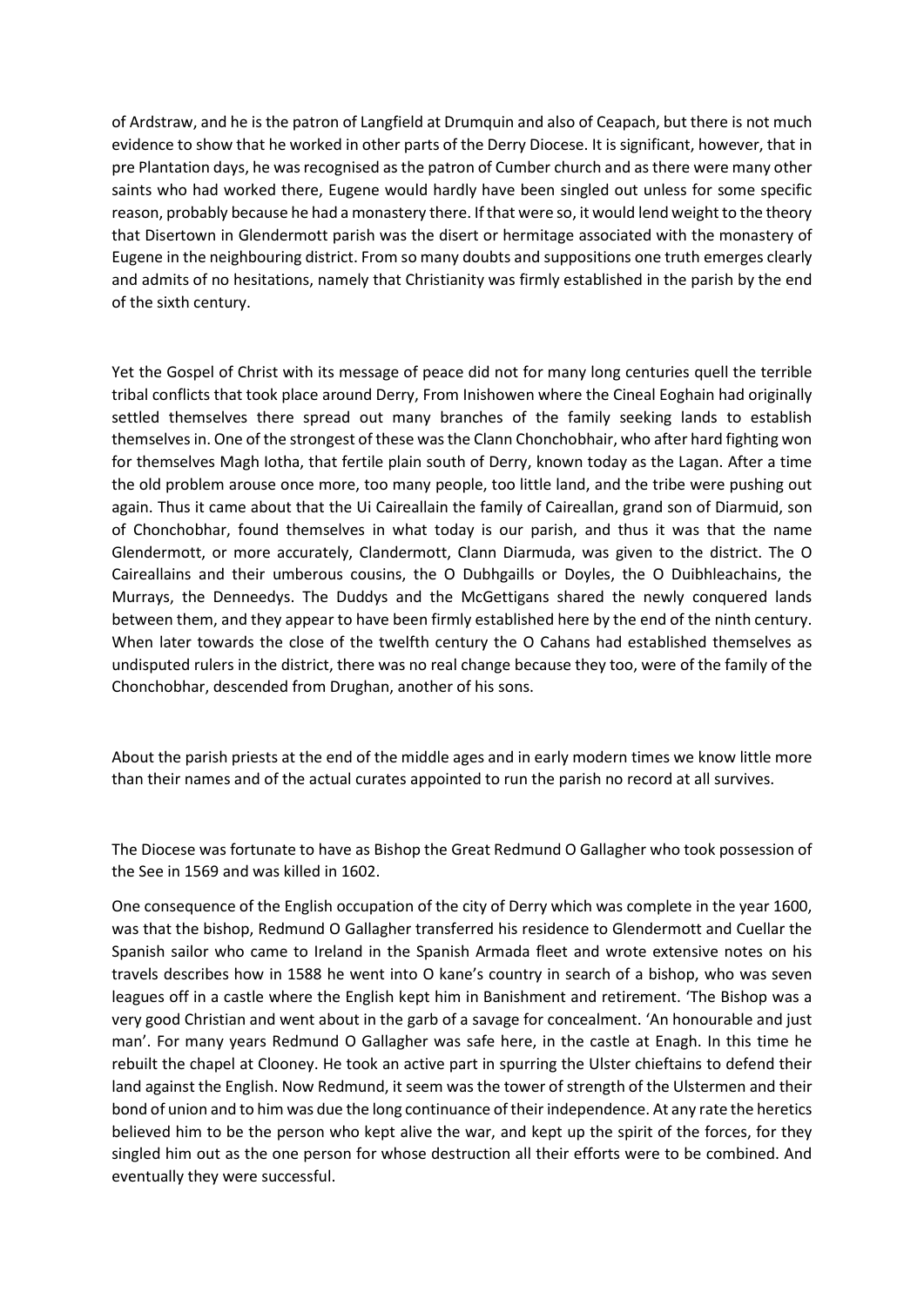Tradition is that he now left Enagh and disguised as a herdsman he dwelt on the slopes of the Warbleshinney or Corrody hills. The English forces made frequent raids into O Kane territory and it is probably on one such that Dr O Gallagher was slain in 1601. There is a full account on the 'De Praesulibus'. 'The following year the Lough Foyle garrison got on his track and at last seized him in Cumalia, and out of the way hamlet, about a mile from Derry, on the way which leads to Strabane, where there was a parochial church.'

There survives in a Salamanca manuscript which narrates that the bishop was not killed in the house, but carried on horseback to the fort at Dunalong. On the way the soldiers saw that the old man was dying so they cut off his head and threw the body in a ditch. His faithful people took his body and buried it reverently in the graveyard at Clondermott. Cumalia. Where the bishop was killed has never been certainly identified, but it probably was the townland of Crumkill, or certainly that location. Other historians record his place of death being at Cumber Old Church location, Claudy. The date was 8th March 1601.

1n 1608 the English Crown decided that only by confiscation and thorough Plantation could Ulster be secured. The district opposite Derry fell to two Companies, the Grocers and the Goldsmiths.

The Goldsmiths proportion had at its southern boundaries the townlands of Tully, Drumagore, Craigtown and Tirkeeveny, the limits of the Glendermott Parish today. Part of this large tract included Lisglass, Lisdillon, Gortgranagh, Ardmore, Currynieran, Tullyally, Ballyshasky and Glenkeen. The dean of Derry made good his claim to Clondermot.

Thomas Skipton came from London, was a family of middle class landowner he purchased for a mere £1000. The townlands of Tamneymore, Ballyshaskey, Currynieran, Ardmore, Glenkeen. He prospered and built a mansion at Ballyshaskey.

King James issued the proclamation:

'The King declares, publishes, and proclaims that it is his will and commandment that all Jesuits, seminary priests, or other priests whatsoever, made and ordained by any authority derived or pretended to be derived from the See of Rome, shall before the tenth day of December next (1611) depart out of the Kingdom of Ireland.

The fear that Derry could not support a bishop in any way consonant with the Episcopal dignity seems to have influenced Rome in its reluctance to appoint one, and yet this very want of a bishop for one hundred and fifty years might have been decisive. A. Certainly, no other single factor could have had such pernicious results. In a hierarchical society so sensitive and complex as the Church the lack of a bishop affects every aspect of its life, organization and discipline deteriorate. Confirmation and Orders, cannot be administered, and perhaps most important of all for there is something sacramental about Episcopal rule, the spirit goes out of a diocese. Glendermott parish was typical; it survived, but for long years it did not appear to have any chance of doing so.

Such was the pattern that developed during the first half of the Eighteenth century, and so cleverly was the Penal code, framed, so vigorously was it enforced, that one wonders today how the Faith survived.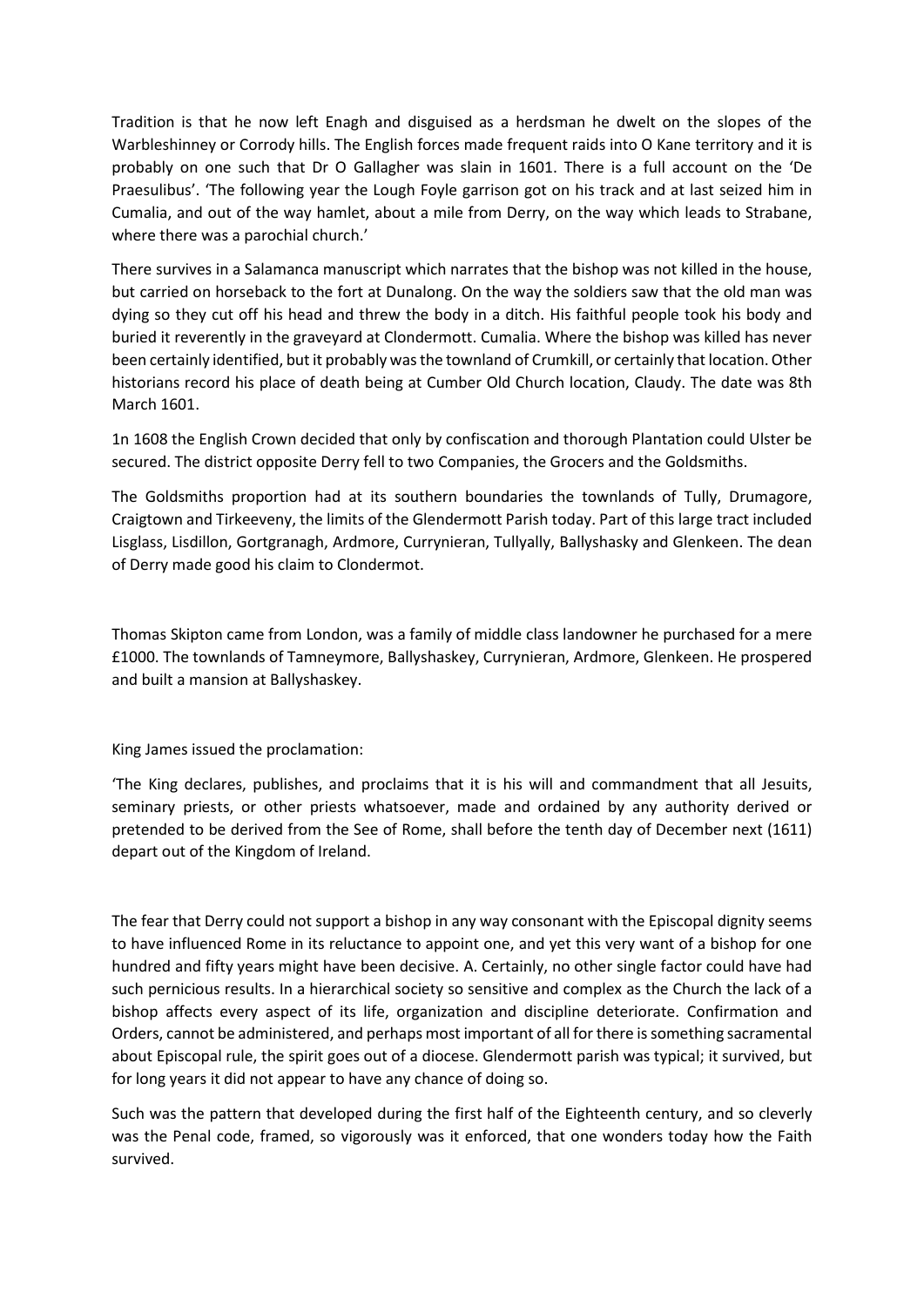In 1694 a detailed report was demanded from each parish and yet a single grim sentence sufficed for Glendermott and Faughanvale. 'We have no popish clergy residing in either of these parishes but ye people have Mass sometimes read by some straggling priests, but they are not constantly attended.'

Many traditions of the parish that survive today were written down in 1905 by Fr McKeefry, a painstaking chronicler, and some stories told to him came down in a single family, whose great grandfather had been an eye witness of the event in the mid eighteenth century. When the channel is as direct and as brief as this, one should be able to use the information safely.

From Derry, William Wotton, the mayor, wrote on the 12th June 1714. 'We do not find any of the Popish clergy exercising ecclesiastical jurisdiction or officiating as Popish priests except one whom we are informed hath lately officiated within the Liberties and we hope to have him in custody in a few days'. An occasional visit from, a handful at Mass, uneducated peasants deprived of the Sacraments, biting poverty, that, without doubt, was the parish of Glendermott for the first half of the Eighteenth Century. Perhaps their very misery saved these Catholics. They had so little that they had nothing to gain by apostatizing, and they were so poor and of such negligible consequence, that they were hardly worth persecuting. The courage of the priests, their ready acceptance of hardship and great risk seems at last to have fired the imagination of the ordinary people, and to have aroused in them a spirit of religion that nothing could subdue. By 1750. The battle had been definitely won. There were still hardships, still legal restrictions, but the Faith had survived, the Irish had begun again to feel theirs strength , and never again could anyone unleash persecution as in the past.

The change must have been quite noticeable in Fr McElvar's time. He dwelt at the Cross, properly, Cross Baile Cormaic, and said Mass at the Sand Hole. Here on Good Fridays the people of the parish were accustomed to assemble, and the main feature of the service seems t have been a sermon on the Sacred Passion. That a huge crowd could meet without fear and without molestation is sufficiently indicative of the new state of affairs. Fr McElvar was probably a native of the parish, and friends of his lived in Lisdillon. He had charge, too of Faughanvale and his days were very full, because according to the Religious Census of 1766 there were 386 Catholic families in Glendermott, well over one thousand souls, and 884 parishioners in Faughanvale.

## (All the above was taken from Fr James Coulters Book. 'Glendermott 1958.)

## Old Places in Ardmore Parish now almost forgotten. Writes Fr McKeefrey in his Annals of 1903

'Curraghalee' – In upper Lisdillon where the McGrellis lived.

'Belbau' or 'Bulban' above Cartons where Gallagher lives.

'Edderill' Is in the upper Lisdillon: There is a grave holm here and it is stated that a battle was fought here.

'Dougen Glen' runs for two miles.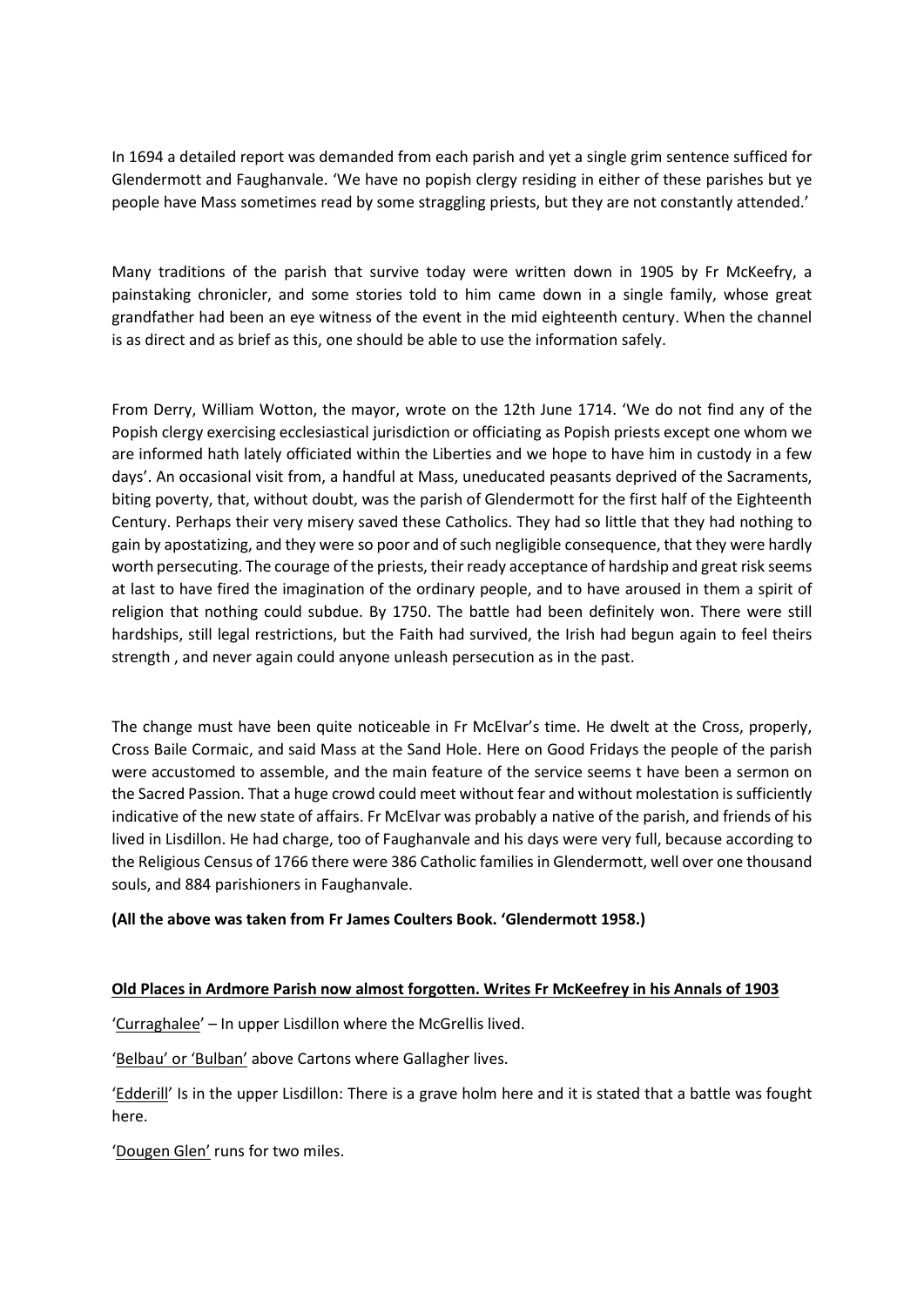Perth Brig (Bridge) is near the public road at Ardmore between Knocbrack and Goshaden.

'Ardnasallagh' is in Mt McKeevers farm Lisdillon – waterfalls here.

'Stranigaini' lies to the north of Lisdillon. A priest lodged there in a village about 100 years ago (1803).

'Knockbarrel' where Cunningham lives (at the Hollows according to Jean McCourt near Lusby's farm)

'Tullyglass' in Goshaden on Downey's farm.

(Cathal Dallat of Ballycastle has the following meaning to local place names.

Ardough – 'The high lough, although all trace of the lough has disappeared.

Ardmore: means the great height or hill. St Patrick is thought to have founded a church here which was known as Domnach Daire, the church of the Oak Trees.

Ardnabrocky: means the height or the hill of the badgers and badgers feature in many of our place names.

Ballyshasky: Baile Seascaigh – the townland of the sedge grass or reeds.)

## Penal Mass Rocks (Ordinance Survey as below

The Mass Rock at 'Birchwood'. 'Among the most attractive features of the demesne is a deep precipitous ravine, the bed of a rapid stream. Near the point where this stream enters the river Faughan, and in a picturesque situation within the deep wood, stands the Ardmore Altar which consists of a wall about 8ft long, with a projection table of loose stones and 2 flags forming steps; its immediate site is a green platform about 20ft long, and it is overhung by a birch tree – The Ardmore Altar, (still surviving in 1837) which is adjacent to Mr Smyth's house, stands in the depths of a thick wood, on a green platform about 20ft in length and on the brink of a fearful precipice overhanging the Faughan. Ordinance Survy Memoirs of Ireland Parishes of Londonderry (x111) 1831-1838 vol 34) The Mass rock dates back to 1720 and known locally as the 'Old Altar' is also in the townland of Glenkeen.

During the Penal Years of the C17th. Mass was celebrated here. In the ordinance survey map of 1837 mention is made of an altar in the 'Birchwood'. The priests associated with the Mass Rock were Fr O Brolchan, (Bradley) also known as Cathal na mBo Mor or Charles of the big cow. Fr O Kane and Fr Doherty. (Within brackets from Fr James Coulter Book, Glendermott – A story is told of a certain John McGinnis, son of a gardener on the Knox estate at Prehen who used to attend Mass in the Birch Wood. On one occasion, the celebrant Fr McKinney found himself with 12 of a congregation and took the opportunity of questioning them in the catechism, while he waited on others to come along. It is said that only one of those present, a man named Logue, was able to answer. Religion this tradition declares, had fallen so low in the district, that people were not only afraid but ashamed to be known as Catholic).

There is also tradition that a local Presbyterian known as Watson's family provided a place of safety for the priests. This old house used to belong to the Watson family which was knocked down in recent years by. In that old house, the Watson family hid the priest in the hole of the chimney brace.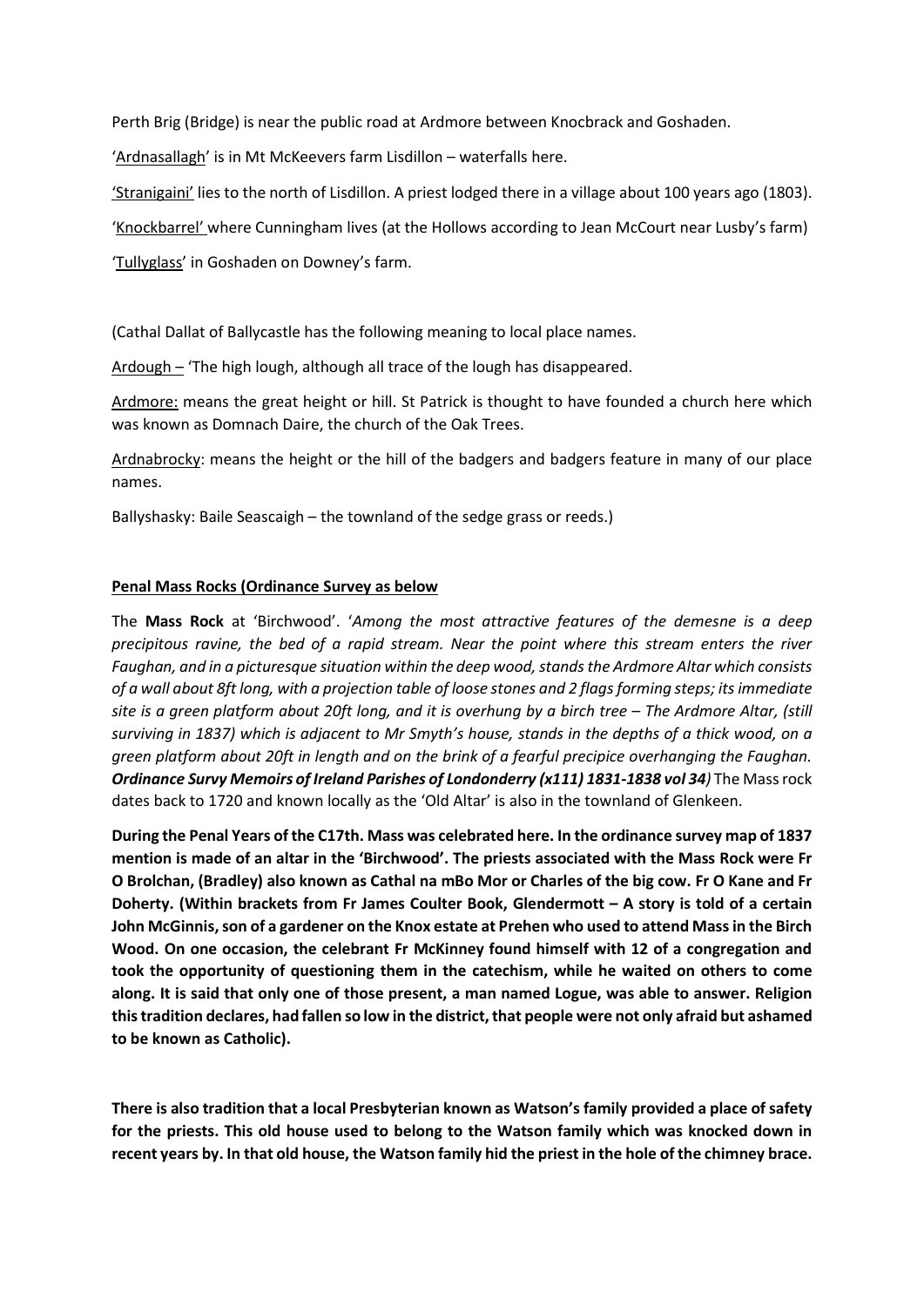This in time came to be known as the 'Priest's hole' A member of the same family carried the priest across the Faughan river on his back and saved his life.

The Wood is supposed to have it martyr too. There is the tradition that in the Penal times a priest was killed in the Birchwood. A man whose clothes were covered with blood on coming from the wood was asked what was wrong replied. 'That he was after doing away with one of the black game'. A Fr Doherty was said to have said Mass in the 'Birchwood'. Fr McKay C.C. Waterside said his Grandfather came from Glenmornan (Clochcor) to hear Mass there.

The Cross at the Birchwood Mass Rock as is commonly known site to the people of Ardmore was erected after Mass was celebrated there in March 1928. It was made by William Patrick Treacy and paid for by Teddy Kearney. The Mass in 1928 due to bad weather had to be delayed for several more days and then was celebrated by Fr. T. Nicholson at 6.30am for the Downside Wanderers Cricket Team. Many people also walked from the Waterside to be present. The early hour for the Mass was to allow people to get to work. The cross was pulled down and thrown into the Faughan in the 1950s. It was saved by the workers in the Bleach Green and was then secured in concrete. The Mass has been more regularly celebrated there in recent years. The local postwoman Mary O Connell (nee Kearney) now deceased, spent much time decorating the place and keeping it tidy. Another Mass rock is located in the Fincairn Glen, its location at present is unknown as is the position of the Mass rock not far from the present Birchwood Mass rock.

The next Mass was celebrated there by Fr Johnny Harkin C.C. in 1974 during a 'Columban Week'. In 1997 to celebrate the 1500yrs since St Columba's death, Fr McNicholl PP and Fr McQuillan C.C. celebrated Mass at the Mass Rock. Fr Neil Farren celebrated Mass there in 2008, to celebrate the 80th Anniversary of the placing of the Cross at the Mass rock site. Many Ardmore Parishioners gathered and the 11am Church choir sang at the Mass. Other Masses were celebrated there on the Feast of The Irish Martyrs in 2010 and 2011. Unfortunately with river erosion the location was too dangerous to celebrate Mass at the site thereafter due to health and safety fears caused by the soil erosion in same location.

The Fincairn Altar, situated in Fincairn Glen is an accidental stone, selected by the priest as a convenient substitute for a regular altar.

(Fr Coulter Book, Glendermott as follows. Fincairn Glen was another recognised place for public mass. The Ordnance Survey reports. 'the altar' was an accidental stone selected by the priest, as well adapted for his purpose'. A happy tradition survives that Ash of Ashbrook was informed that a priest was to say Mass there, and as he was a magistrate, he was forced to take some action. Yery humanely, he sent warning beforehand, so that when he arrived at the place, the priest had gone and the congregation dispersed).

## Ardmore Old Church.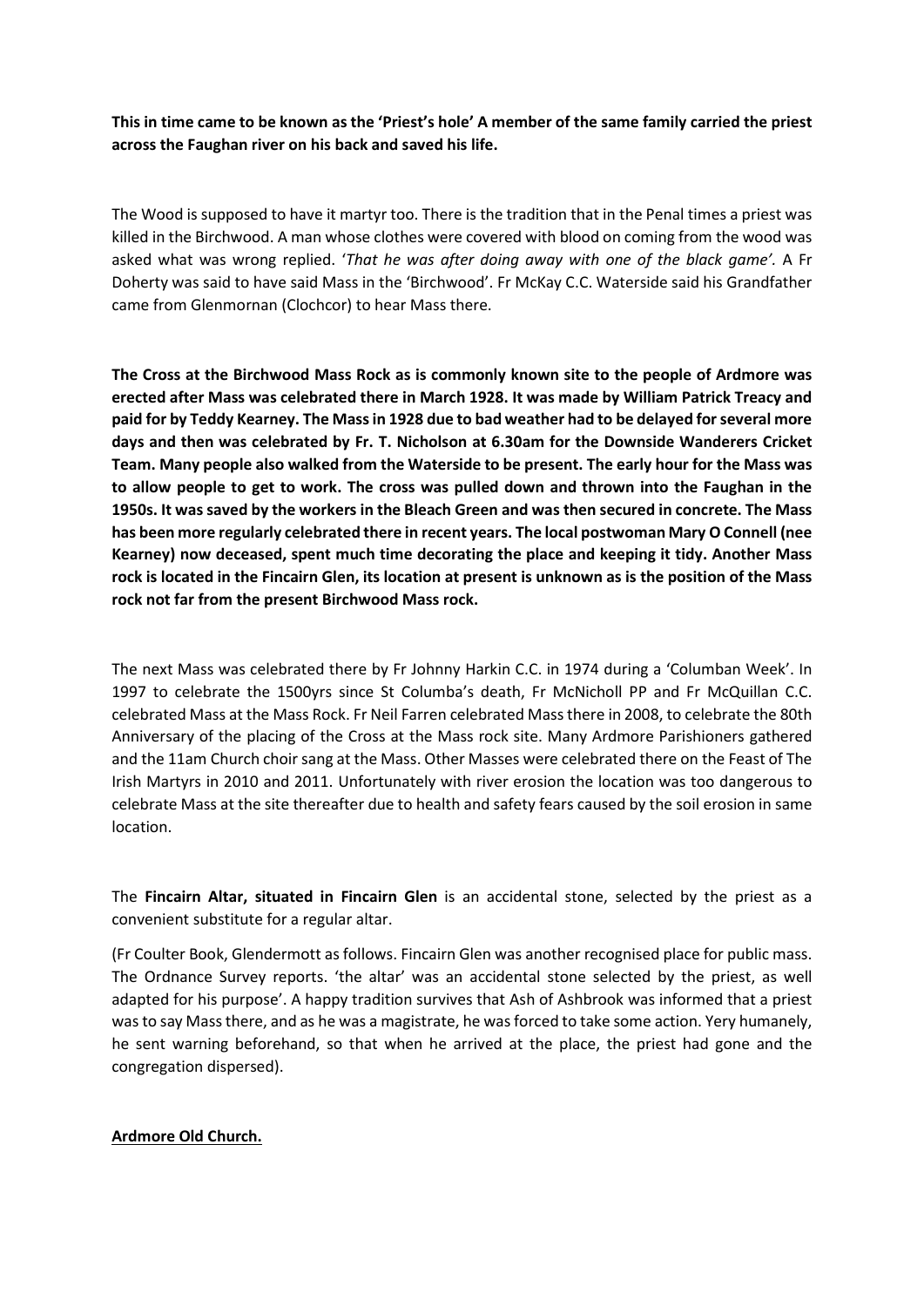The old church, which is in the district of Currynierin, (in grounds of old Ardmore Cemetery opposite the present St Mary's Church). It was erected in 1791 and dedicated to St Columba. It can accommodate 560 persons, (had a gallery and a pew at the back of the church with special padding on seat for the Nicholson family who came to worship there – source May Hargan of Gosheden cottages, who attended the church there as a child). But is at present in bad state of repair (insert marginal query; still in bad repair?). IT HAD NEITHER BELL NOR STEEPLE Fr James McFeely Parish Priest, born 1742 (died 1794) at McFeely's Height in the townland of Glenkeen same townland as the 'Birchwood Mass Rock' built the old Church at Ardmore between 1784 and its opening in 1791 at a cost of £400. (This Church is no longer visible and was situated in the Old Ardmore Graveyard). The old church was the parish church of Glendermott Parish. The old chapel, erected in 1791 was situated in the present old Ardmore Graveyard was dedicated to St Columba. It accommodated 560 persons. Built in the townland of Currynieran on a rood of ground leased from the Ash family. It was an unpretentious structure, because in 1858 it was valued at twelve pounds and fifteen shillings, less than a quarter of the valuation of the church that by that time had been built in the Waterside. But the chapel at Ardmore poor as it was, had significance far beyond its size, for it marked the end of an epoch, and the beginning of a new age for Catholicism in the district)

The last Mass celebrated in the old church was by Fr James McFeely in the morning of All Saints Day. 1st November 1930. The gates leading into the old church grounds, today old Ardmore graveyard was made by William Elliott, grandfather of the present Ardmore Elliott family (2011)

According to Charlie Hargan of the Berryburn (aged 89 in 2011) he said: 'The old ardmore church was still in use, after it was closed as a church. William and Vera Sharkey made 'Paris Buns' and tea in the old school next door to the old church after Mass in the new church, on the first Sunday of each month for the parishioners to have after Mass and they would all go into the old chapel to eat the buns and drink the tea.

According to Fr McNicholl's (P.P. in 1980s) paper booklet 'Memories of Ardmore' is recorded 'The Old Church (St Columba's) housed evacuees from the Waterside during the early second world war years and was demolished in 1946.

## Present St Mary's Church.

The present St Mary's Church at Ardmore stands on the opposite side of the road from the old church. Situated then on a wooded site on the hill's crest. The lands for the site had been provided by the Nicholson Family of Beech Hill.

This new St Mary's Church, Ardmore was dedicated to 'Blessed Virgin Mary, Help of Christians' was built when Rev William Boyle McFeely PP.VF. (buried, 1937 in the middle graveyard, Ardmore) was Parish Priest of Glendermott . He was the uncle of the late Bishop McFeely of Raphoe. Fr McFeely had a great devotion to St Don Bosco who was canonised in 1930. Don Bosco was the Founder of the Salesians, and had 'Blessed Virgin Mary, Help of Christians as their patroness'. Hence the reason for Rev W.B. McFeely's title of Dedication for the new Ardmore Church.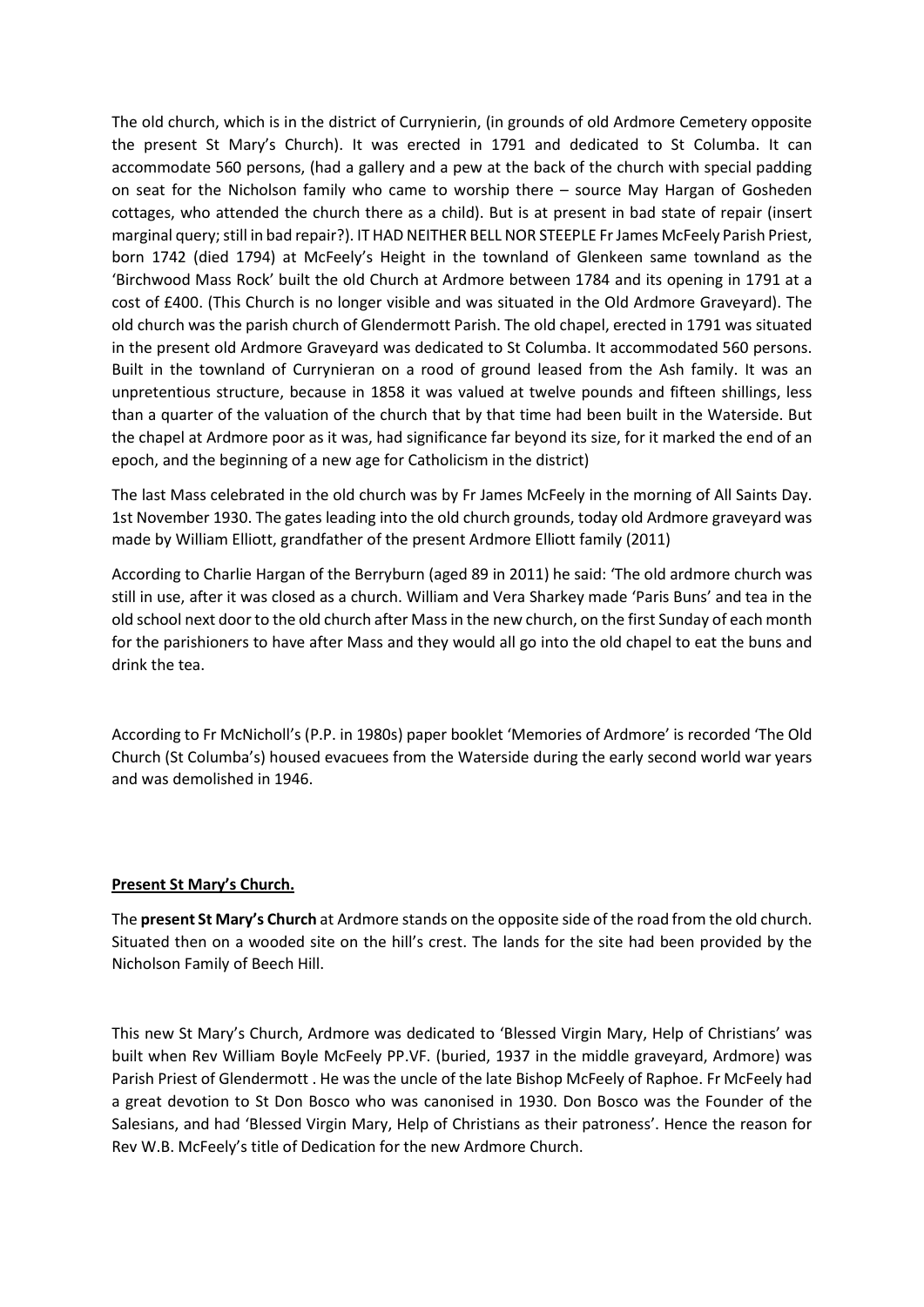St Mary's Church was Solemnly dedicated at 10.30am on the All Souls Day 2nd Nov 1930 by Bishop O Kane. He was assisted by Rev. J. L. McGettigan, Adm St Eugene's Cathedral; Rev W. Elliott C.C. Buncrana; Rev W. Hegarty, C.C. Urney; Rev J. McCauley, St Columb's College; Rev B. Smith C.C Waterside.

Subsequently his Lordship presided at High Mass, which was celebrated by Rev. J.J. McGlade, P.P. Limavady; the sub deacon, Fr W. Hegarty and the Master of Ceremonies Rev Dr Neil Farren, President, St Columb's College.

The large congregation included many from the city. The music was from the Messe de Copus Christi ( Palestrina) rendered by the choir. One of the Sisters of Mercy trained the choir and played the organ. The soloists were Miss Alfric McGinley, Messrs M. O Doherty, S. Burke and L. Hasson.

At the conclusion of the Mass an inspiring sermon was delivered by V. Rev Fr Nicholson, C.S.S.R.

Father McFeely expressed thanks at the end of the High Mass.

At the conclusion, Benediction of the Blessed Sacrament was given by Bishop O Kane.

The design of the Church is Lombard Romanesque, and is oblong in plan, with a Lady Chapel on the South side, and the Sacristy on the North side. The church is divided into ten bays, and in addition the main entrance and the entrance to gallery on either side. The lady chapel is divided from the church by Portland stone columns having moulded bases and carved caps. There is an entrance through the Lady Chapel the Church. The Baptistry is off the main entrance and outside the main wall of the church. The sacristy building contain priest's sacristy, clerks room with committee room and store rooms over. The heating chamber is under the sacristy.

The outside walls are built in Laganvale red pressed brick, and are relieved with bands, coping and barges, etc of Portland stone and concrete. The main facade has the principal entrance door in the centre, which is surrounded in Portland stone; on either side is a moulded pedestal with columns having moulded bases and carved caps. The entrance is circular headed with pediment over.

The tympanum has a carved panel of the Nativity, and on the top of the pediment is a statue of Our Lady in Portland stone. The gable at top is finished off in arcading, carried out in concrete with columns under the barges. Over the main entrance is the tower and belfry, having copper roof and surmounted by a cross.

On the south side is the baptistry and Lady Chapel, and in the gable of the latter is a carved panel of the Madonna carried out in stone.

The floors of the entrance and baptistry are done in encaustic tiling. The church has a solid floor finished in a wood, and the inside walls are finished off in grey colour, and the jambs of windows, etc, being finished in white.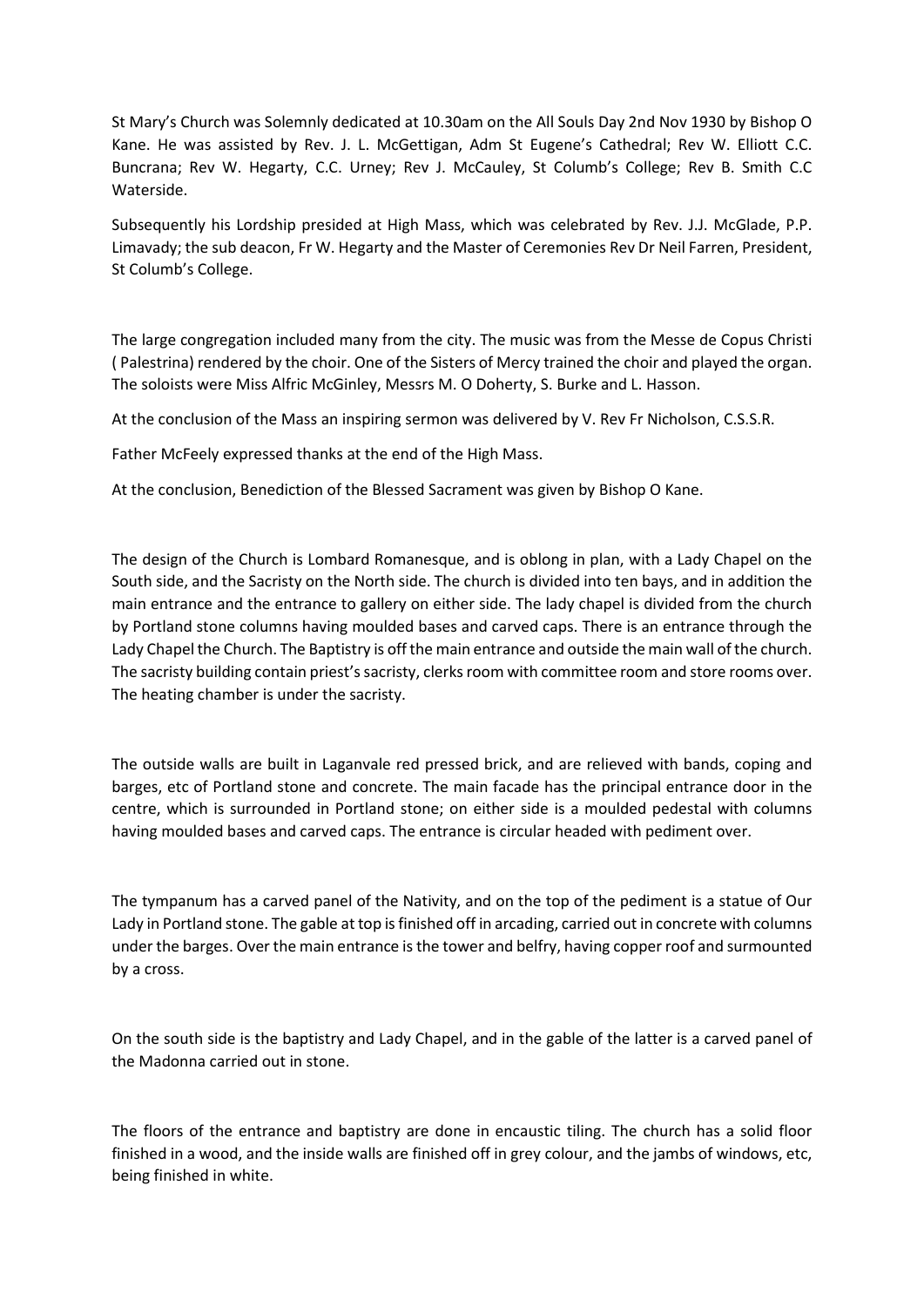The choir and gallery fronts are done in pitch pine, divided into panels by columns. The ceiling is flat and carried out in plaster, with a pitch pine moulded and detilled cornice round same.

The Sanctuary is divided from the church by an oak altar rail,(no longer in existence 2014. Part of that oak altar rail is now placed as credence table at interior sanctuary wall). And on the side walls are octagon columns with full size carved angels under the roof truss. The rail is circular-headed open panelling, relieved with columns, and has flat top. The floor of the Sanctuary is laid in maple (no longer in existence 2014) and the altar steps and predella in oak (no longer in existence 2014). The altar is carried out entirely in oak, having carved panels relieved with gilding, the Tabernacle and the canopy over it is entirely gilded with beautiful brass doors chastely engraved. Over the altar is a Baldachinno with columns i oak and relieved with gilding on each corner is the figure of an angel. On the wall behind the Baldachinno is a richly coloured and brocaded velvet which forms a beautiful background (no longer 2014).

The dado of Sanctuary is done mosaic in delicate tints, relieved with gold running ornament. On the Gospel side of the Sanctuary wall is a mosaic panel of St Patrick and on the Epistle side, St Brigid.

The Church is heated with with McClary Pipeless Central Heating system. The seats are in Columbian pine, having movable kneeling boards (fixed in place Nov 2013). The frame fronts being panelled and moulded.

The site is enclosed by iron standards with wrought iron bars and chain to match the entrance gates (no entrance gates 2014).

The building contract was carried out by Messers, Sutherland and Co. Great Patrick St. Belfast. The Altar and Baldachinno were supplied by Mr Maurice Vanpoulle of London. The mosaic work was carried out by Messrs, Ludwig Oppenheimer, Ltd of Manchester. The bell, etc was supplied and erected by Messrs, Gillett and Johnston of Croydon. The heating was by Messrs Chase and Co, Ltd of London (This Heating system was changed in the mid 1980s). The seating was supplied by Messrs, Sweeney, Ltd Derry.

The work was carried out from plans and under the superintendence of Mr J.P. Mc Grath, M.R.I.A.I. architect, Derry.

Above notes on Ardmore Chapel taken from Derry Journal 3rd Nov 1930.

## Parish Priests of Glendermott Parish by Fr James Coulter 'Glendermott'.

1294. Peter. Appointed P.P. Glendermott.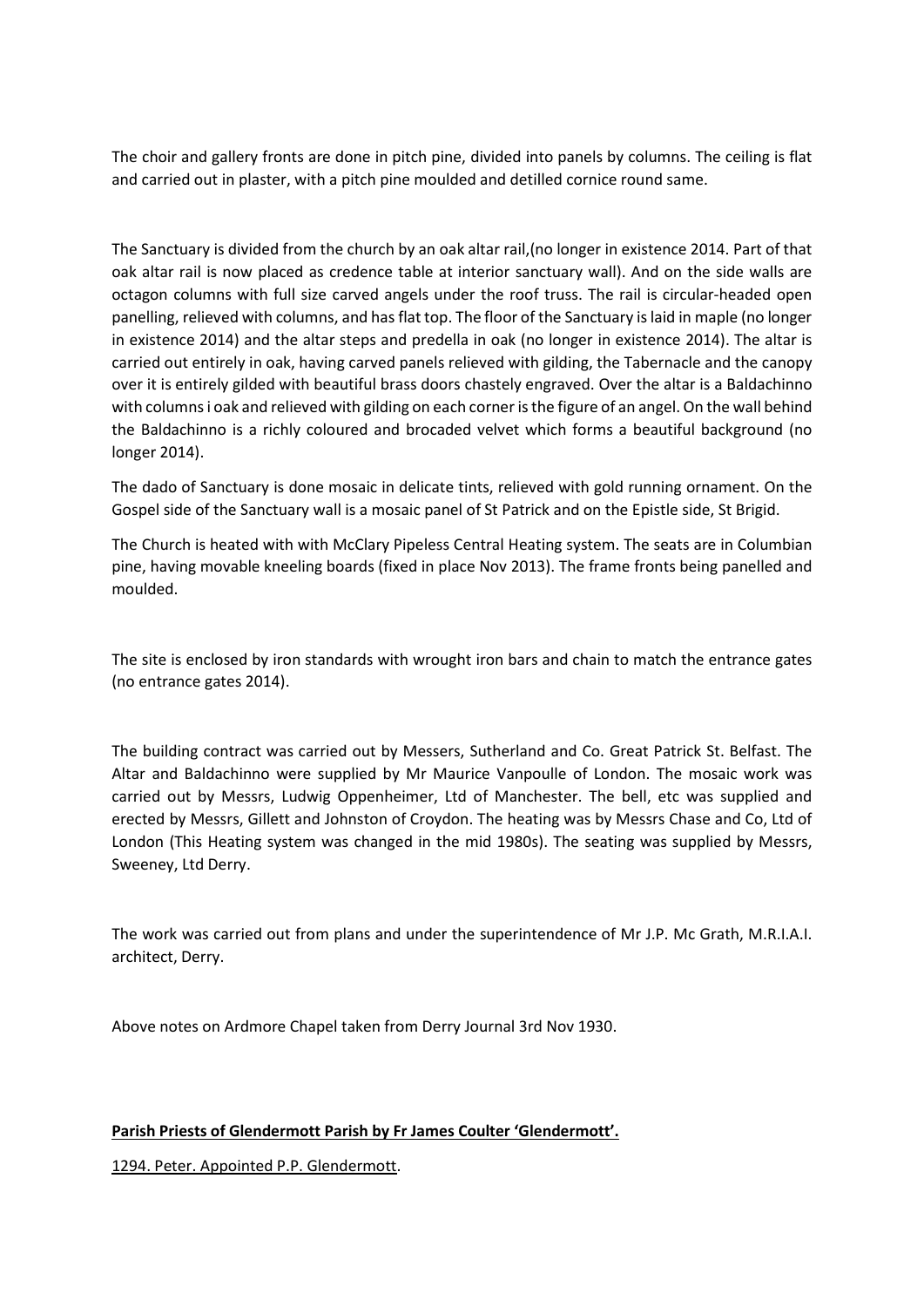1319. Thomas Appointed P.P.

1401. Donat appointed P.P.

1432 – 1456. McCloskey was P.P.

1458 - 1471. Another McCloskey was appointed P.P.

1501. Maurice O Querolan appointed P.P.

1519. Thomas O Querolan was appointed P.P.

Up to this time the Dean of Derry was also rector or P.P. Glendermott.

1630. Fr Edmun Buy McEnally. P.P.

1631. Fr James Boy McAnnally. P.P.

## 1766. Fr James McElvar

1743 birth. Died 1794. Fr James McFeely born at McFeely's Height in Glenkeen. And as was usual in those days, ordained before he had completed his education. Ordained 1770 After a few years ministry in Inishowen he went to France to resume his studies, and when he had finished his course, he returned to work in his native district. Appointed P.P. Glendermott 1785-1794. His was the privilidge of building the first church in Glendermott and by 1791 he had the chapel at Ardmore completed. Built in the townland of Currynieran on a rood of ground leased from the Ash family. It was an unpretentious structure, because in 1858 it was valued at twelve pounds and fifteen shillings, less than a quarter of the valuation of the church that by that time had been built in the Waterside. But the chapel at Ardmore poor as it was, had significance far beyond its size, for it marked the end of an epoch, and the beginning of a new age for Catholicism in the district.

Father McFeely was transferred to Cumber in 1794 until 1824.. He was responsible for the building of Church in Claudy holding 500 people and Craigbane holding 200 people. Buried in Claudy Cemetery.

1794 - 1815. Fr Dan Phillips: This priest had served as Bishop MacDavitts curate in Urney, 1784-85 and then had gone to Salamanca to study. On appointment to Glendermott parish he took up residence in Glenkeen and laboured for 21 fairly uneventful years.

buried in the old Ardmore Cemetery.

1815- Jan1826. Fr Patrick Mullan a native of Derrynoid, Ballinascreen, came here from Badoney Upper in 1816. Was in ill health for some time.

Buried in the old Ardmore Cemetery.

1826-1830. Fr Edward O Doherty(In Fr Coulter Book Glendermott, this PP. Was widely known as Spectacle Doherty to distinguish him from a latter namesake, he promised to have a most brilliant pastorate but unfortunately, these hopes were dashed since he had to retire due to breakdown. Died aged 42. His grave under the shadow of the church tower in Clonmany).

1830 – 1853. Fr Alexander J. McCarron (known as Archdeacon, educated at Foyle College 1815-1819.

1853 – 1864. Fr Hugh Nugent (Fr Coulter Book Glendermott, he was born at Deerpark, Omagh, completed his studies at the old Seminary at Ferguson's lane. And then went to Maynooth. He was one of the first you could say had a prolonged and systematic education before ordination. Ordained 1835. First Curacy, Urney, then Strabane, then 1841 Derry city.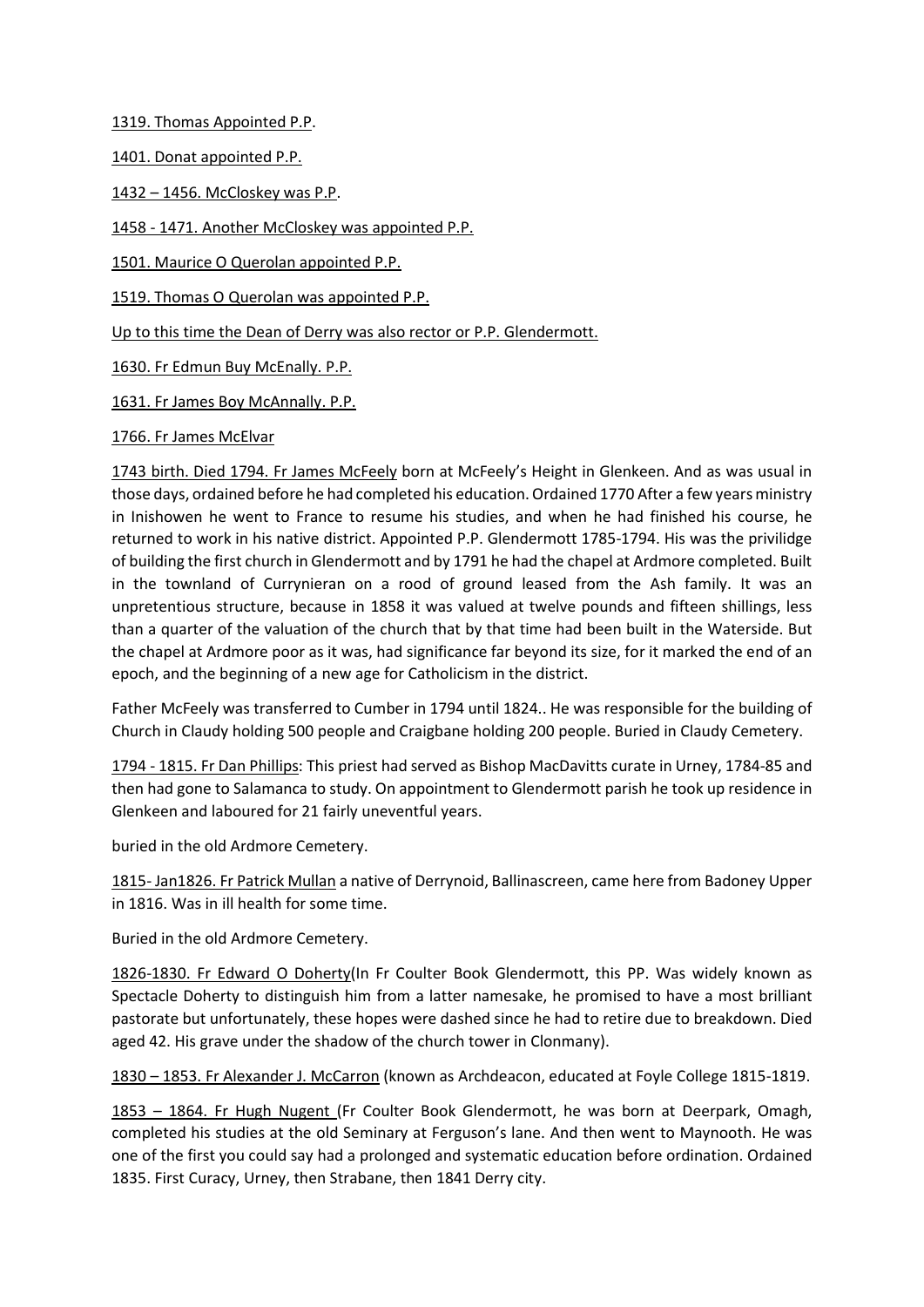1864 – 1872. Fr Edward Doherty (Fr Coulter Book, Glendermott. He came from Buncrana. Born 1814, ordained 1839. Was in Moville prior to Glendermott. He built the Parochial House, Ceremony in St Columbs church to mark completion given by Dean O Kane of Maynooth on 17th Sept 1865. Died aged 58).

1872 – 1881. Fr Philip Devlin (Fr Coulter Book, Glendermott, Ordained Maynooth 1841. Had two years in Coleraine and then Desertegney as curate to Dr Maginn. Then to Rome for Theological studies for three years. Then Donagh and in 1856 Limavady, then 1863 Strabane. When came to Glendermott he procured a bell for St Columbs. On 5th Feb 1873 the people of Derry heard the sound of a Catholic Bell for the first time in two hundred years)

1881 – 18th July 1915 death Fr Charles McFaul (Fr Coulter Book, Glendermott, Born Clonmany 1831. Ed Maynooth. Ordained in Long Tower on 23 Feb 1862. Curate Urney, Ardstraw west, Moville, Clonmany. Long Tower in 1871. He was one of four priests who had to look after Derry City with Pop of 16.000 Catholics. He enlarged the Waterside Church. Adding a chancel and transepts. Installed a new communion rail of polished pitched pine. Separated the grounds of the church from the school with a large wall and wrought iron gates at entry. All costing £3000. Collection to celebrate at opening commemoration, total £700. Ardmore contributed £150. In his time St Patrick's Hall was built). He is most likely the priest in the old photo in jaunting car that is presently available. Maureen Donnelly (80yrs) of Knockbrack says that her mother said the priests circa 1900 in the parish always wore flat hats and believes this photo is of priest on the left with the taxi driver (bolar hat – possible Bradleys firm on the go in Derry at that time) being taken out for the Sunday Mass to St Columba's old Church, Ardmore (Presently Old Ardmore Graveyard left of gate. School right of present graveyard gate. Man standing at old school wall is Master James Mullan of Forge Rd.

1915 – 1937. Fr William Boyle McFeely (Fr Coulter Book, Glendermott, Born 1863. He was one of the first pupils at St Columbs College, then Rome, Ordained 1888. Went to Coleraine, then Buncrana, and then Omagh, then St Eugenes Cathed. Appointed by Bishop Mc Hugh as P.P. Glendermott in 1915. Had a deep veneration of the Blessed Virgin Mary. Built new St Mary's Church, Ardmore. September 1919, Good Shepherd Sisters arrived in Glendermott Parish. At beginning only Mother Ita and two companions,

1937 – 1946. Fr John Logue McGettigan (founder of the Derry Feis). Fr McFeely did not allow the main door of the church to be opened on Sundays, only the side door was open. He did not want people congregating there as this might give offence to the faith with people of other religious denominations, When Fr McGettigan became P.P. he said. 'Go down there and open those doors. Thank God we don't live in the Catacombs'. He died 23 Dec 1946.

In 1946 - 1974 Mgr Joe O Doherty became P.P. A native of Carndonagh, St Columbs attended from 1906. Maynooth. Ordained 1919. He did extensive renovations and had electricity installed in the 1950s, replacing the tilly lamps which the sacristan John Sharkey use to have to pump and light before the Masses. Bishop Neil Farren came to conduct a ceremony to mark this. occasion. Mrs Nicholson of Beechill (mother of Judge Nicholson) presented the present statue of Our Lady of Fatima in the Church to Mgr Joe Doherty PP. on the occasion of the death of her husband Cyril, killed in a car accident coming out of the present Jennifer Johnson house, Culmore Rd.

1974 – 1977 Fr John McGaughey. Bought the Trench Rd field in 1976 of Protestant through Eddie Given of Corrody Hill, who knew the man and who in turn sold it to the Parish. The present Trench Rd Primary School and Immaculate Conception Church now occupies the site purchased.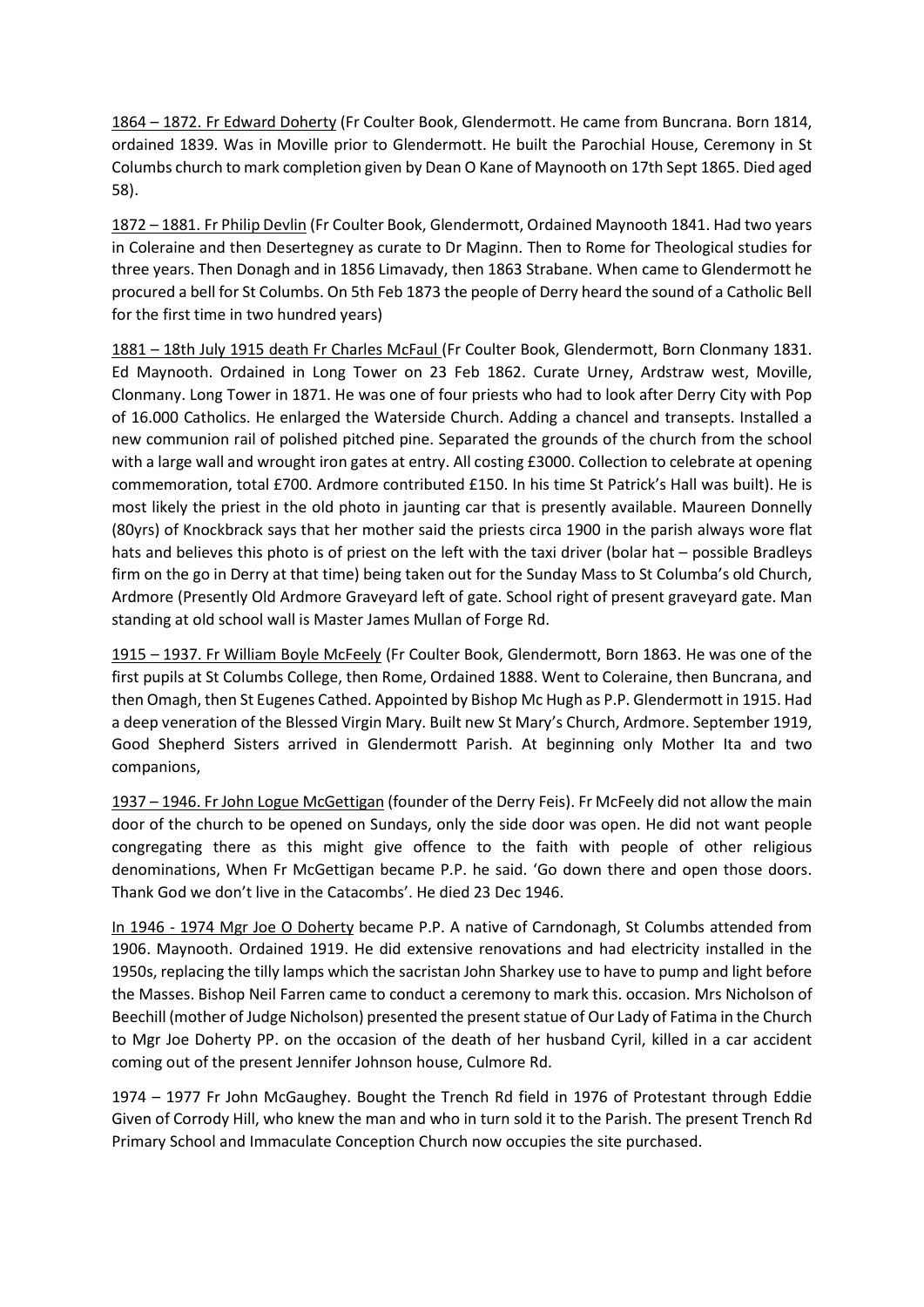1977 – 1984. Mgr Austin Duffy. Was P.P. when the Trench Rd Primary School opened and was blessed on 2nd April 1979. He also was P.P. when the new Church of Immaculate Conception was built. He was also P.P. when St Brecans boys and St Brecans Girls were amalgamated to be St Brecans High in 1980.

1984 - Fr James Clerkin. Did extensive renovations to St Columb's Church, new roof and interior renovations in 1986. He also was P.P. when the Mennesin Chapel was removed and replaced with more solid structure for the St Mary's Church New Buildings, Concsecrated in September 1999.

## Fr Kevin McKenna

2009 Fr Aidan Mullan. He did renovations to the Parochial House, moving the office from the ground floor to the basement of the Parochial Hse. He also added a glass partition to the Transept of St Columbs Church in 2007. He created extra space for car parking at the Church by building over the former school playground area. He created the walk way over to the first Floor of the old school building and renovated the old school to be more usable church hall. He also got the exterior walls of the two sides walls of the Church pointed in 2008/09.

Fr Paddy Doherty P.P. 2009-2011.In his time the exterior front of St Columb's Church was pointed in 2010.

Fr Michael Canny P.P. 2011 – In his time, Parochial House front steps 2011, side entrance of church new pavement and rails 2013 and the exterior of the Parochial House was re painted with new plaster put in place 2013/14

# Priests of Ardmore (By Fr McKeefrey in his 1903 Annals)

(He wrote, 'This enunciation is imperfect and not conservative)

Fr Nugent. He had to say Mass in Ardmore at a table placed in front of rails.

Fr O Donnell CC. Afterwards joined the Redemptorists – went from this parish after Mullan + (did this cross written mean after Mullan died (NF))

Fr Brown C.C. under Fr Doherty (Spectacles) when Mullabuoy Chapel was being built. It was built in 1826. Previously Fr Mullan used to say Mass in the old wallsteads erected by Fr Philipps PP. in upper side of road beyond the present chapel.

Fr Mullan said Mass frequently in McLaughlin's house.

Fr O Loughlin CC said to be a nephew of Dean O Loughlin officiated here a short time.

Fr McCarron came as PP when only 5 years on the Missions (did he mean since ordination) in October 1827. He erected the Waterside Church. Before the chapel was built the catholic's used to hear Mass in Dr Whites Coach House directly behind Mt McDevitts new shop (Duke St) 26 years here.

Fr Hughes was C.C. in 1827 lodged in a farmhouse went to Faughanvale.

Fr McAleer CC. Here during the 'Derry Discussion'. Was 4 years among Evangelicals and taught school for a time. Transferred to Burt (Burt added to Fahan after his death)

Fr McKeag CC. Here for 9 years. Went to Donagheady. Was here under Fr McCarron.

Father Geoghegan CC. On 22nd Oct 1853 died in 1865.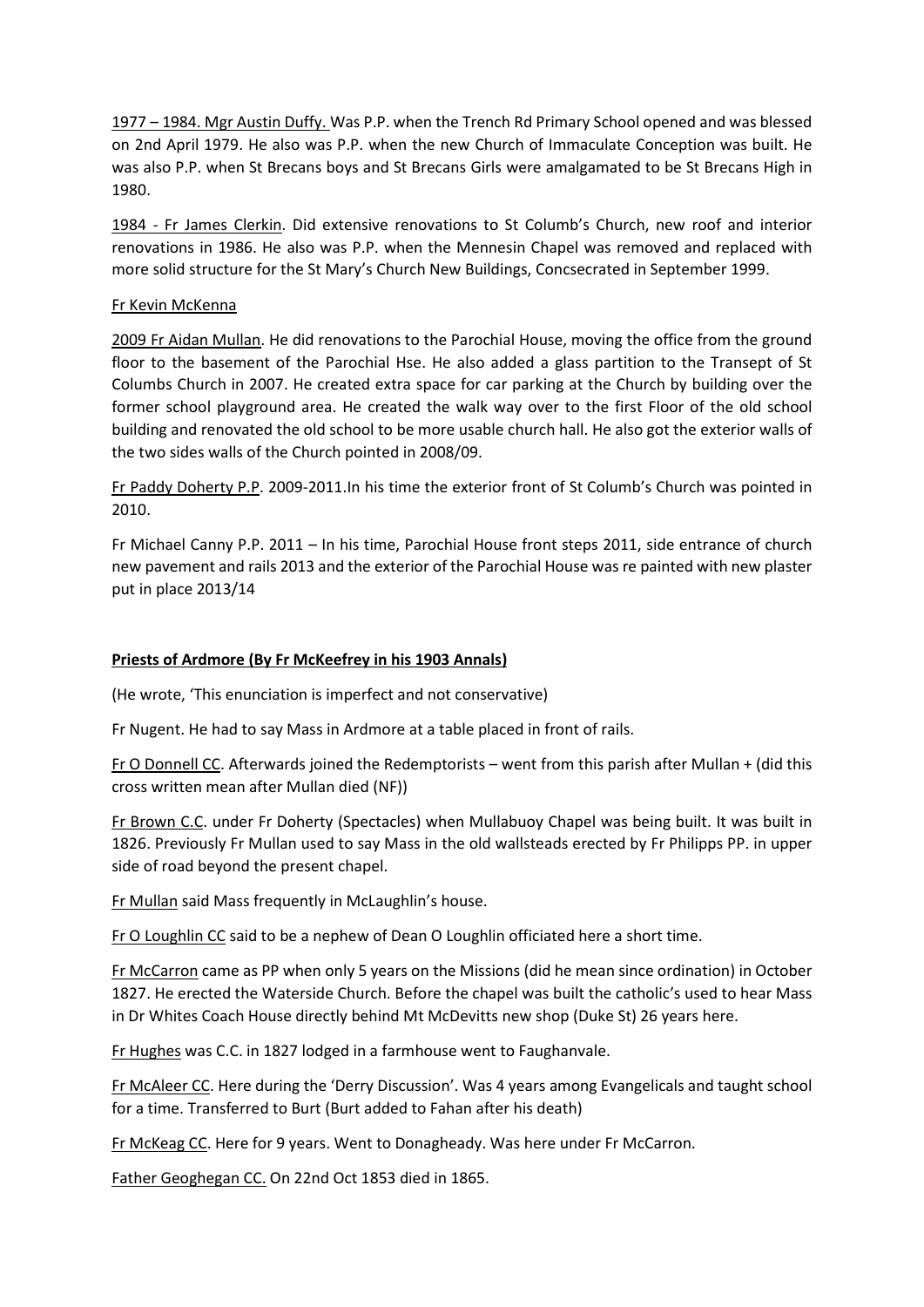Fr McCollum. Here a short time. Went to Draperstown.

Fr Michael Kelly CC. Desertmartin, Here a short time in 1846. After a length of time complained he got no change of dress, since he came over the hills and that if every penitent he had would give a penny. They raised £14 for him. Fr McCarron complained that the Mass boy in three places would scarcely buy a milk cow. Kelly went to America Fmass in Mullabuoy = s12/6d.

Fr Roger O Doherty CC. Here short time as Kelly: Said on altar 'He would be no man's slave'. As McCarron was out collecting for Church he was here in 1842.

Fr McNamee CC. Was uncle to late Mgr McNamee Omagh and was for a time stationed in Faughanvale.

Fr Pat Kelly (Draperstown) CC. Here in 1836. Lodged with Mickey Deehan.

# Curates of Glendermott from 1841 - (Booklet St Columbs Church Wateside 1841 – 1991 Anniversary booklet by Rev J.R. Walsh.

1841. Carr

1841. P. Kelly

1847. J. McNulty

1859 – 1865. J. McGeoghan.

1864-1872. P. Campbell

1865-1885. James McKay.

1689-1871. J.F.McConalogue

1871-1874. William Bradley

1873-1874. B. Mulholland

1874- 1880. Hugh McMenamin.

1880 -1881. James Hasson

1880-1881. John Gribbon

1886-1886. P. McKeefry.

1886-1890. J.O Kane

1890-1905. Joseph McKeefry.

1895-1905. Laurence Hegarty

1897-1899. Michael Floyd

1898-1915. Denis Quigley

1900 – 1901. Mark O Neill.

1901-1915. John Connolly.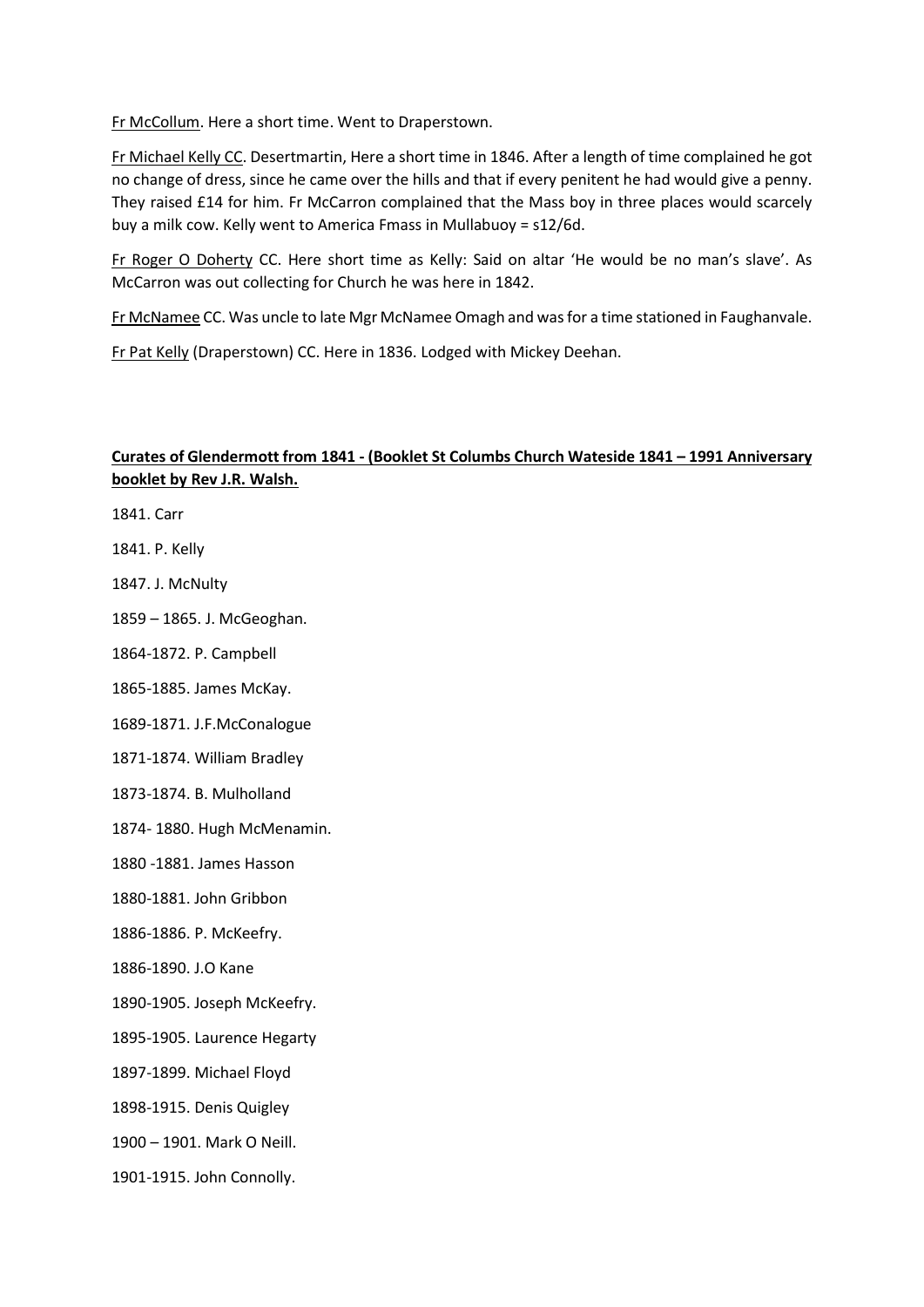- 1907- 1927. Patrick Devlin
- 1914 1915. Patrick McCauley
- 1915-1930. Patrick Kelly.
- 1916-1926. P. Mahon
- 1926-1931. C.E.McFaul.
- 1927- 1946. Bernard A Smith
- 1930-1941. James McGlynn
- 1931- 1941. James Kelly.
- 1938 1939. Peadar MacLoingsigh.
- 1939 1941. James Lagan
- 1941 1942. John McGarvey.
- 1941 1949. Felix O Hagan
- 1941- 1944. Owen McMenamin.
- 1942 1953. Thomas Hegarty
- 1946 1964. Bernard Kielt
- 1946 1974. John Harkin
- 1949 1953. Henry J O Kane
- 1953- 1970. Patrick McGoldrick
- 1953 1958. James Brennan
- 1958 1963. Michael Mullan
- 1963 1967. John T Quinn
- 1964 1969. Desmond Mullan
- 1967 1976. James Doherty
- 1969 1980. Stephen Kearney
- 1970 1977. Liam Donnelly
- 1972 1984. Brian Brady
- 1974 1974 James McCrory
- 1974 1979 Denis McConologue
- 1974 1978 Michael Collins
- 1976 1978 Aidan Mullan
- 1976 1982 Eamon McDevitt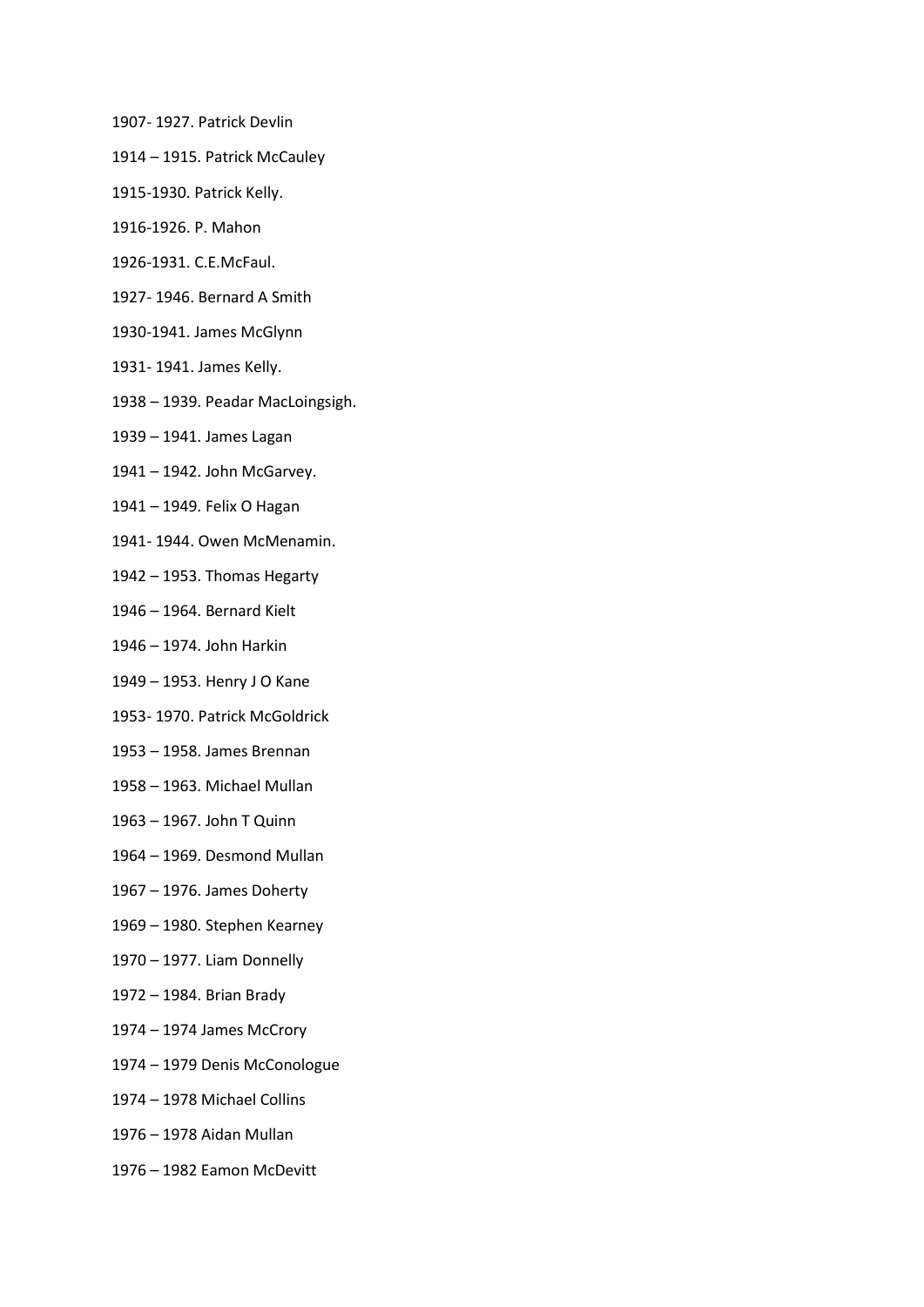- 1977 1978 Martin Treanor
- 1978 1984 Colum Clerkin
- 1978 1986 Kevin Hegarty
- 1979 1988 Neil Farren
- 1980 1985 Eugene Boland
- 1982 1987 Patrick Crilly
- 1984 1987 Michael Leonard
- 1985 Joseph Coulter
- 1985 David O Kane
- 1987 1990 Fintan Diggin
- 1987- 1988 Andrew McCloskey
- 1988 Noel McDermott
- 1988 1989. Patrick Dunne
- 1989 Stephen McLaughlin
- Peter Devlin
- Paul Porter
- Adrian Porter
- Seamus O Kane
- 1990 Michael Canny.
- Eugene Hasson
- Michael McCaughey
- Colm O Doherty
- John McDevitt
- Peter O Kane.
- Kevin Duddy
- 2007 Christopher Ferguson
- 2009 2010 Gerard Sweeney
- 2010 Roland Colhoun
- 2010-2011 Paul Farren (Priest in Residence)
- 2012 Joseph Varghese.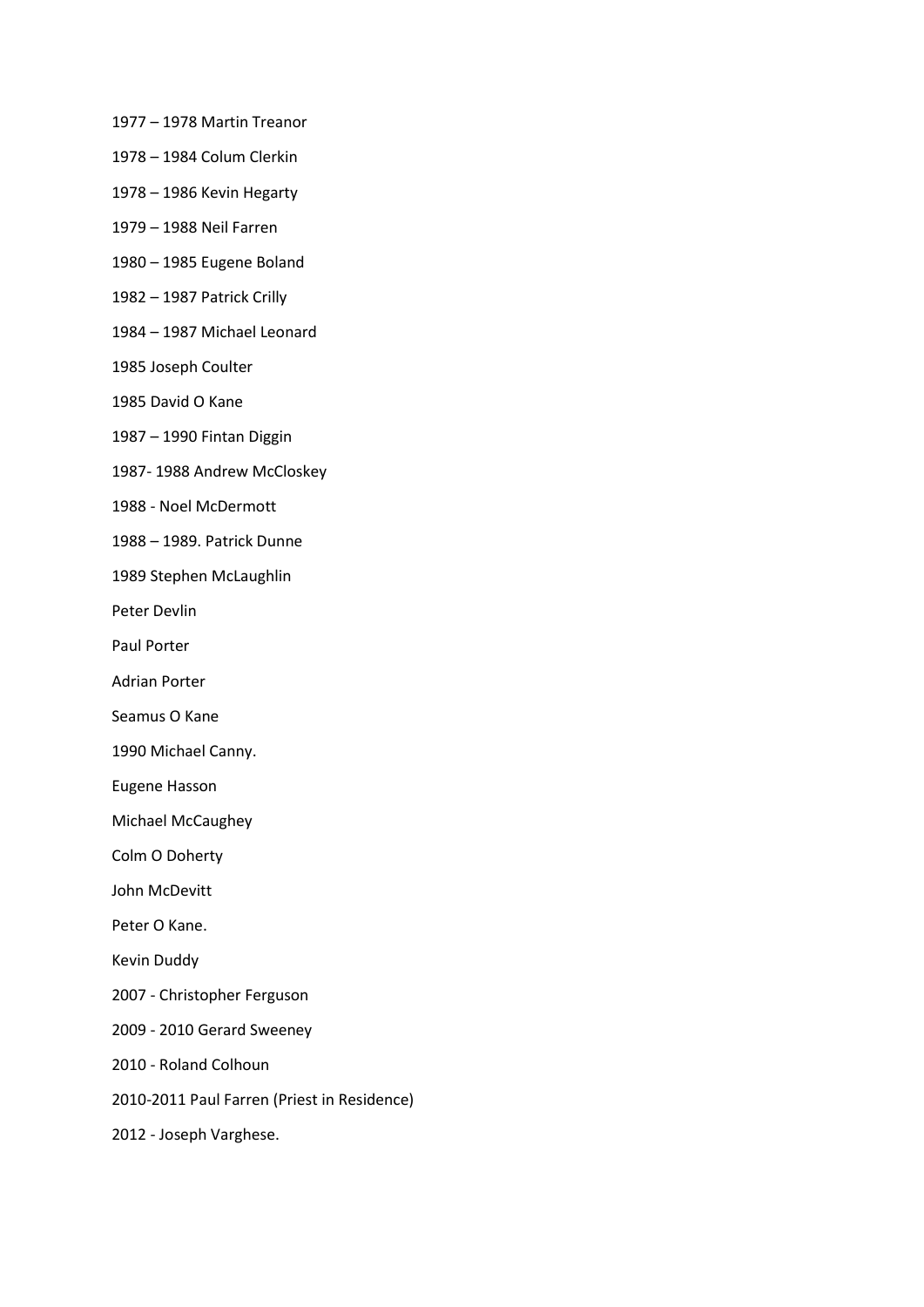In the early days Glendermott Parish included Claudy and Faughanvale, and as late as the start of the 20th C was known as Glendermott and Lower Cumber.

## Ardmore becomes a Parish in its own rite: History.

Ardmore became a parish in its own right on the 8th Sept 1974 at a time when parishes in the Diocese were being re-organised by Bishop Edward Daly, Ardmore then was a small parish, population wise, but the parishioners ensured that the parish was financially viable.

Fr Michael Conway was its first P.P. On his arrival to the Parish in September 1974, Fr Conway lived in the Sacristry area of the Church for a few months before moving into a temporary residence in a black coated wooden house placed approx where the present Pastoral Centre is before building the present parochial house. He bought the land opposite the church for car park and later on 1st October 1977 the land where the present wood is adjacent to car park from the aunt of Denis Mullan for £5.500. From Mrs Mullan of Forge Rd Fr Conway also bought land where exists the present forest which he created and initially was bought as land for parish hall, He sold the temporary house (house in the praire) where Pastoral Centre now is for £4000 and in the Spring of 1997 moved into the present red brick parochial hse costing £24.956.47p.

The Parochial House Architects. F. M. Corr Associates.

Builder. Patrick O Kane, Ballybogie, also son Kevin O Kane 1 Ballybogie Rd. Tony McCoole from the Creggan. Danny Parkes Bricklayer and Tommy Magee of Lisdillon.

Fr Michael Conway's First Sick call in Parish was to Joseph Elliott, who was the first casualty of the Troubles in Ardmore at the foot of the Hall Lane.

In 1980, The Church had a bomb placed at its front door. The door was blown up as far as the altar. Some of the stain glass windows were damaged and needed repairing. A storm window was then placed in front of these stain glass windows. The statue of Our Lady above the front door was not damaged.

Hugh Scullion of Maghera made the new front door of St Mary's Church and was later in 2014 involved in renovations at the Church to the Church seating and new oak fittings for Sanctuary steps.

Fr Dan McNicholl became P.P 1986 - 1999. Fr Dan got central heating into the church, Placed a new interior porch to the side chapel and access for the disabled. He got the present statue of the holy family painted by Nigel Carrigan of Moville, a nephew of Sr Aloysious (Icon Painter).

In 1986 he had the interior of the Church repainted and the interior carpeted.

Fr Oliver Crilly became P.P 1999 - 2007. He instigated the building of the Present Pastoral Centre next to the Chapel at Ardmore, the architect being Sean McLaughlin of Ardmore. It was opened on the 1st October 2006.

Fr Neil Farren P.P. 2007 – present, was inducted Parish Priest on the 21stAugust 2007.

The entire church seating, balcony front, balcony stairs was varnished in January 2009. Stations of the Cross were veneered and new kneeling pads replaced in the kneelers of the pews. New tiles were placed in the Transept of the Church in February 2009, replacing the transept floor that had wet rot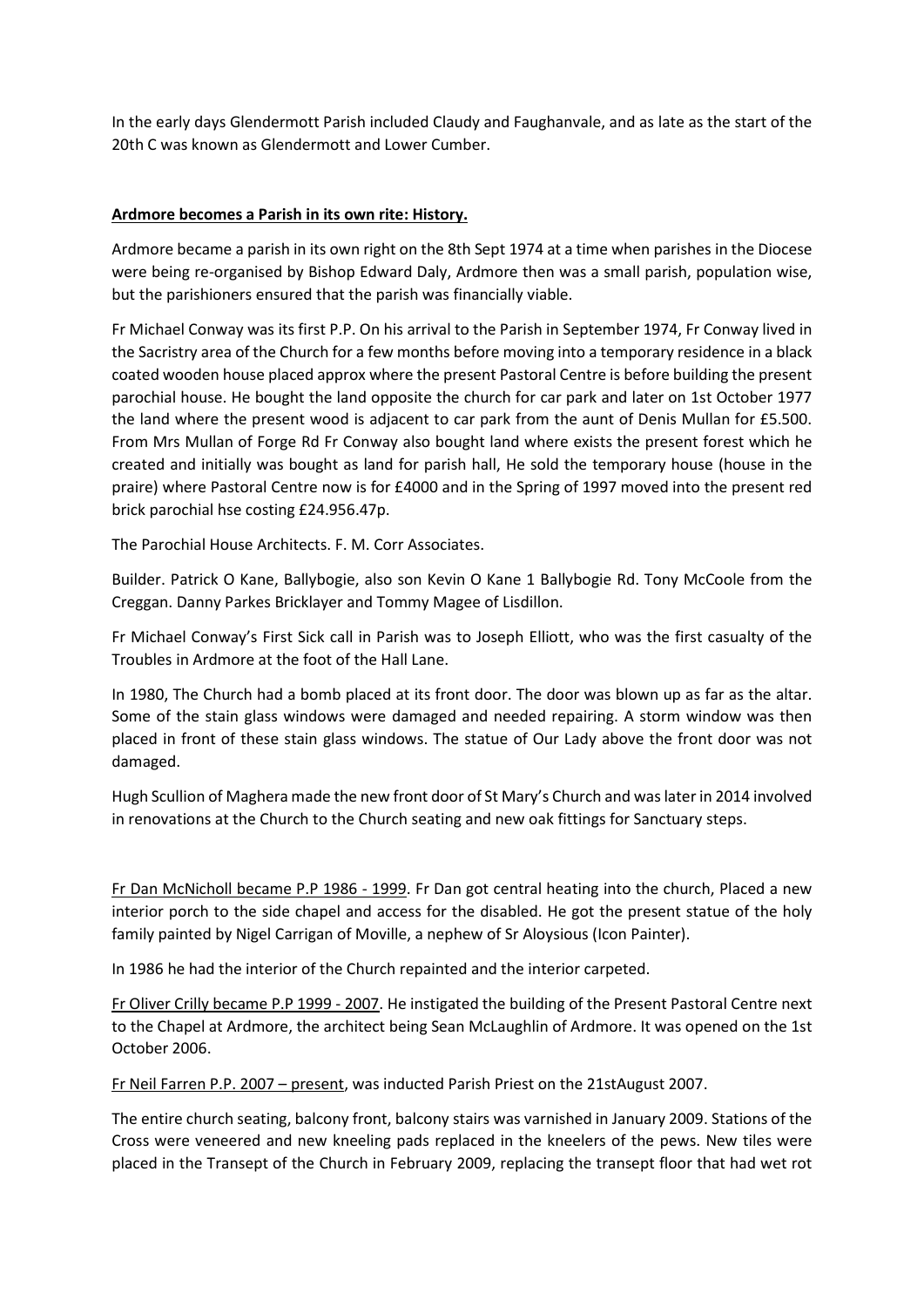due to the rain coming through the side door over many years prior to the inside porch being put in place in Fr Dan McNicholls era as was the entrance for the handicapped.

New steps at the entrance to the Church of Donegal Granite purchased in Mountcharles, Donegal were put in place over a week beginning 8thMarch 2010.

The Church celebrated its 80th anniversary on the 2nd Nov 2010, marking it with the placing of the Sacred Heart statue (donated to church at the time of the church opening by James and Catherine McIvor of Lisdillon as was the Holy Family Statues. Since the mid 1970s the Sacred Heart statue and that of St Anthony was banished to the back porch of the church or next to the side porch as still is St Anthony's statue. Prior to this both statues were in the Sanctuary area near the position where the present Ambo is, the other statues non existent today were on the far side of the altar in sanctuary near the Sacristy door. The people of that saved Sacred Heart and St Anthony Statue from banishment from the church altogether. The Sacred Heart statue was re painted in October 2010 by Brother Joseph Connolly a Christian Brother from Derry attached to Omagh.

The Statue of Our Lady of Grace was erected and dedicated on 31 May 2013. Surrounds built by Tommy Devine, Eugene (Badger) O Kane and Seamus O Kane.

The work completed at St Mary's Church 2013/14 was carried out by the Architect, and by the builders O Kane Builders, Ardmore. The slates of the Church Transept was replaced and rotten timbers removed in October 2013 as was later the lean slates of the toilet section. The Church floor was replaced through October – December and replaced by 14th December 2013as well as the interior of the church walls painted or with satin finish and gold leaf paint as with the Baldicino. Alterations were made in church floor space, pew also taken from exit aisle to side door and was used for two altar server seatings. . The Gutterings and the Drainpipes of the Church were restored by March 2014. The Beflry metal frame corrosion treated and light installed within belfry in November 2013. In week beginning 24th March 2014 the new carpet was laid in the Church sanctuary area, The old altar rails were renewed and is presently the credence table.

Mgr. Ignatius McQuillan C.C. 1991 – 2006. Presently on this 5th of May 2015, he is actively retired.

Sr Teresa Russell of the Good Shepherd Convent was parish sister from 1984 – 2007. She retired on the 21st August 2007. Her Requiem Mass was celebrated in St Mary's Ardmore on 21st February 2011.

5th May 2015, Sacristan/Groundsman - John McCarron

Parish Secretary, - Julie Anne Campbell.

Housekeeper - Teresa Ward.

There is good lay involvement in this parish at present, with good attendances at Mass throughout the week and on Sundays. The parish has dedicated people who are very supportive of Church activities.

There are still challenges such as keeping abreast with the large influx of new parishioners to the parish. The parish has grown considerably in population in recent years (3.500 approx) especially with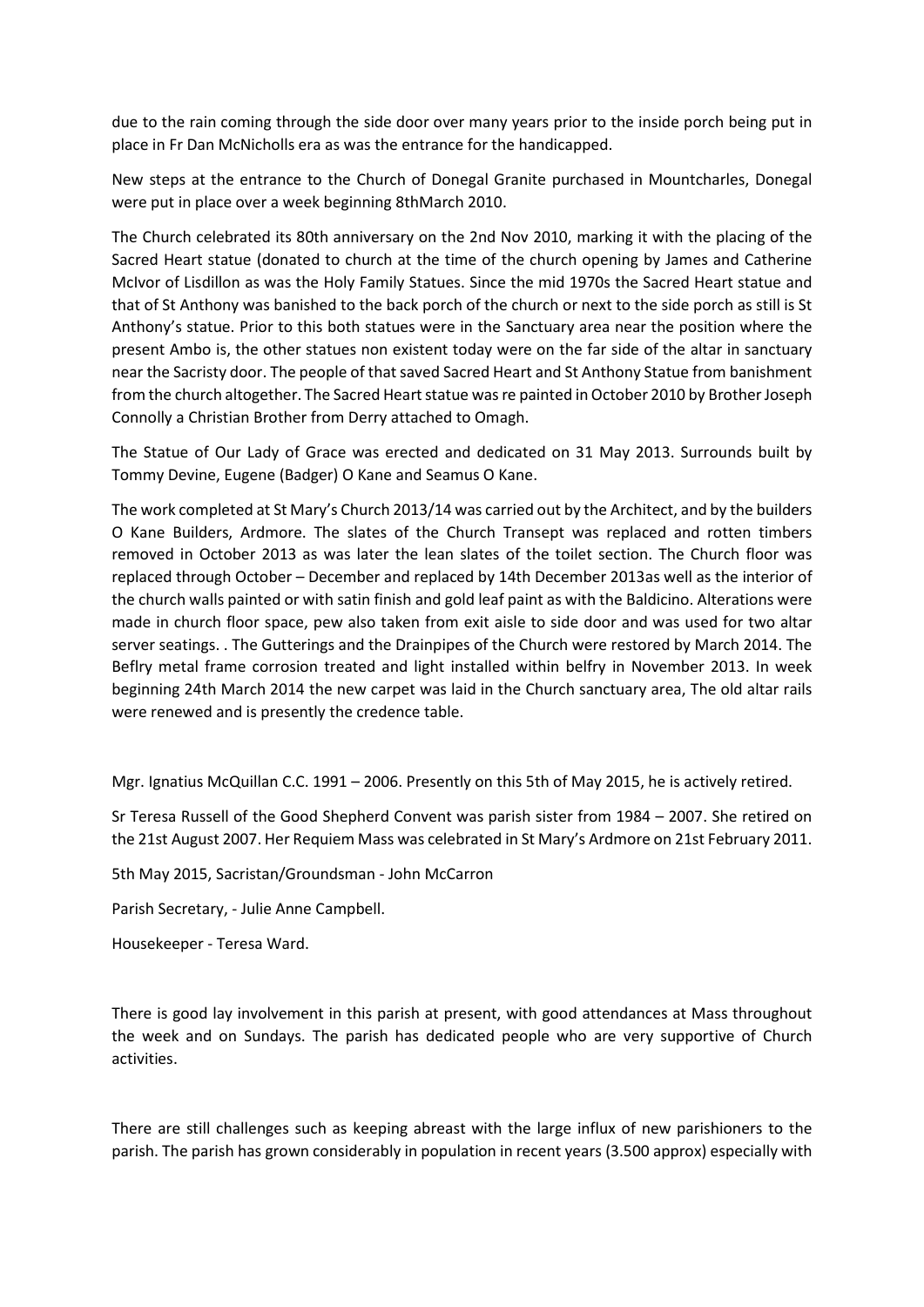the overflow of houses from the waterside area around the Belt road and the Altnagelvin side of the Cresent link road as far as the Ballyoan cemetery at Rossdowney Rd.

The first baptism of the newly created Ardmore Parish was Edward Martin Molloy, son of John Molloy and Bernadette nee Taylor of 12 Lisdillon. Baptised 5th October 1974. By Fr Michael Conway.

The First wedding in the new church was that of John Joseph Murray son of William F Murray and Celine nee McCloskey who married Gemma Harkin daughter of William Harkin and Kathleen nee Brennan. Married by Fr Michael Conway on 4th October 1974.

## Glendermott Parish Schools. (Fr Coulters Book Glendermott)

Luckily enough in Glendermott Parish in the 'twenties' (1820s) there were five Catholic masters who ran small private schools.

In Desertone Thomas Donnell taught thirty pupils in a rented cabin, twenty of these were boys and ten girls, but strangely enough only two were catholics.

Michael McCloskey had an establishment at Gortican, and on his roll of 57 there were 21 catholics. His salary amounted to £12 a year, paid by the pupils.

John Curry taught in a thatched cabin at Clooney, where only ten of the forty two children attending were of his faith.

At Ardmore where Denis McCloskey was master, there were 25 Catholics and 17 Protestants.

Hugh McCook taught 21 Protestants and 10 Catholics in a small thatched cabin in Lisdillon. 'The Roman Catholic Sunday School formerly held in Lisdillon schoolhouse has fell into a decline; the revival of it again is uncertain.

(Ordinance Survey Memoirs of Ireland, Parishes of Londonderry 1831-1838. Vol. 34).

At the 15 Protestant schools in the Parish there were 127 catholic children. Which means all in all at the time there were 197 catholic children being educated out of a total of 749 children overall of various faiths.

Archdeacon McCarron began a Sunday School in the Glendermott Chapel in 1829. With 22 boys and 28 girls. Then in 1836 he established a day school with 80 girls and 47 boys. The mistress was Miss Walsh who had eight assistants.

At Rosnagalliagh Sunday School under John Ward 24 in attendance.

At Lisdillon established in 1835 with 39 pupils. Did not survive. and this eased the problems for Catholic Parents.

The National Board of Education took control of schools. The school at Ballyshaskey while theoretically, undenominational, the teacher John Gill was Catholic, as were 81 of the 93 children.

Fr Dan McNicholl former PP Ardmore in his paper pamphlet 'Memories of Ardmore' written in his tenure stated that 'at the beginning of the 1900s were Mr James Mullan. Miss Margaret McIvor and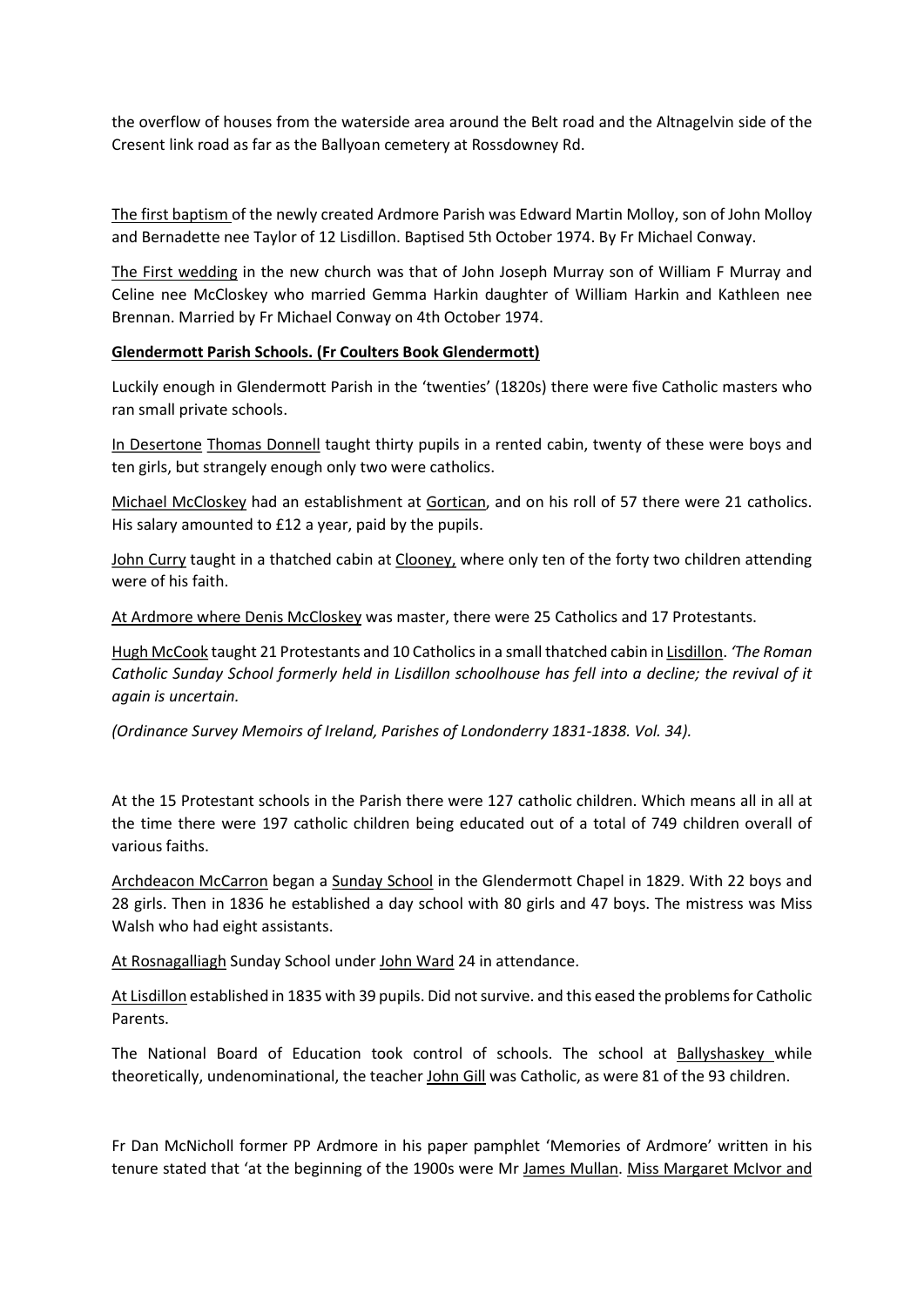Miss Winnifred Doherty who became a nun. The present site of the present Ardmore school dates from 1912 . And by that time Mr Heany had replaced Miss Doherty. Denis Mullan of Forge Rd (2012) stated that in the old Glendermott National School, Ardmore, the principal before Mr James Mullan was Mr Thomas Mullan and then further back in time was Mr Gill who was Principal in the 1880s. Local people have vivid memories of the phase of their lives and loose nothing in the telling and there are few who don't remember the milk bottles heating in front of the fire, bringing in the coal for the open fire and working in the school garden. Despite the fact that the school had little or no facilities a very broad curriculum was taught from nature study, sewing, knitting, geography, algebra as well as the three 'R's. Discipline was strict and the cane was never spared but most people remember those days with affection.'

The Parish in 2012 has one Primary school which is overseen by the Principal Mrs Christina Doherty whose first day at Glendermott Primary School was on the 15th February 2010. The present Glendermott Primary school was built in 1912 with extensive renovation carried out in intervening years.

Principals of the school prior to Shirley McKenna's arrival were Christina Doherty's, Mr Billy Doherty, Noeleen Donaghy: Sean Friel: Bill Carrigan Paddy Doak: John Armstrong. James Mullan (who moved from the Old Glendermott National School into the present school) Before him was Mr Thomas Mullan and in the 1880s Mr Gill. (Glendermott P.E.S).

The old school which was built in 1820 used to be beside the old Church of St Columba, today's Lr Cemetery on the Beechill side of the Church. Its principal teacher was Master Mullan,

Fr Dan McNicholl former PP Ardmore in his paper pamphlet 'Memories of Ardmore' written in his tenure in the 1990s, stated that 'at the beginning of the 1900s the Principal teacher was Mr James Mullan assisted by Miss Margaret McIvor and Miss Winnifred Doherty who became a nun. Mr Heany replaced Miss Doherty.

Local people have vivid memories of the phase of their lives and loose nothing in the telling and there are few who don't remember the milk bottles heating in front of the fire, bringing in the coal for the open fire and working in the school garden. Despite the fact that the school had little or no facilities a very broad curriculum was taught from nature study, sewing, knitting, geography, algebra as well as the three 'R's. Discipline was strict and the cane was never spared but most people remember those days with affection.'

The present Glendermott Primary school in its existing site celebrated its Centenary (1912 - 2012). The Glendermott Elemenary School existed before the Glendermott Primary school was built in 1912 dating back to 1820 and situated in a different site next to the old Ardmore Cemetery grounds at the Old St Columba's Church (Ardmore Rd). Mr James Mullan was the last Principal of that old Glendermott Elementary School before him was Thomas Mullan and in the 1880s John Gill.